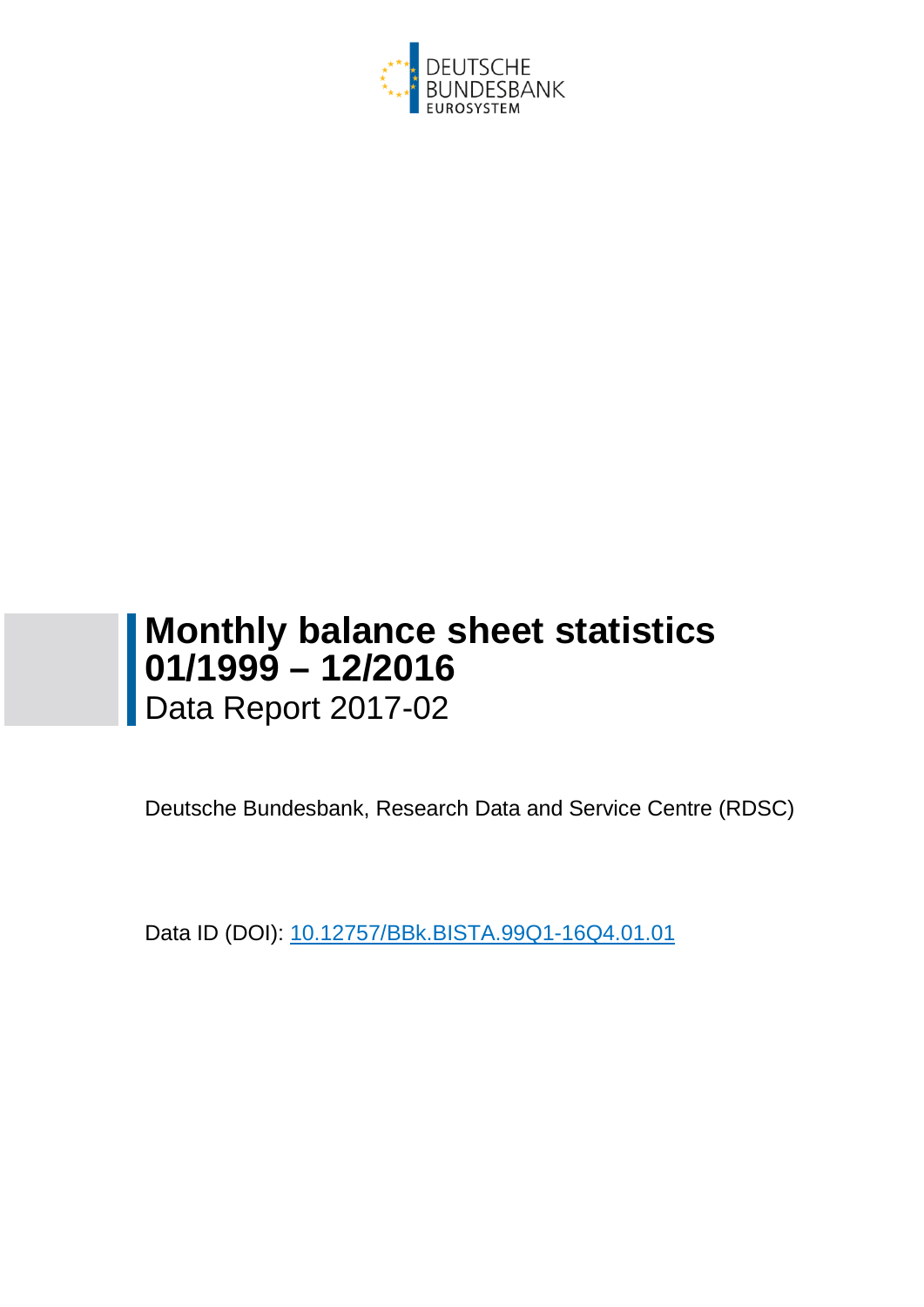Deutsche Bundesbank, Research Data and Service Centre (RDSC)

# **Monthly balance sheet statistics**

## Data Report 2017-02

Rafael Beier - Deutsche Bundesbank Miriam Krueger - Deutsche Bundesbank Mirko Schaefer - Deutsche Bundesbank

Citation:

Beier, R., M. Krueger, and M. Schaefer (2017). Monthly balance sheet statistics 01/1999-12/2016, Data Report 2017-02 - Metadata Version 1, Deutsche Bundesbank Research Data and Service Centre (RDSC).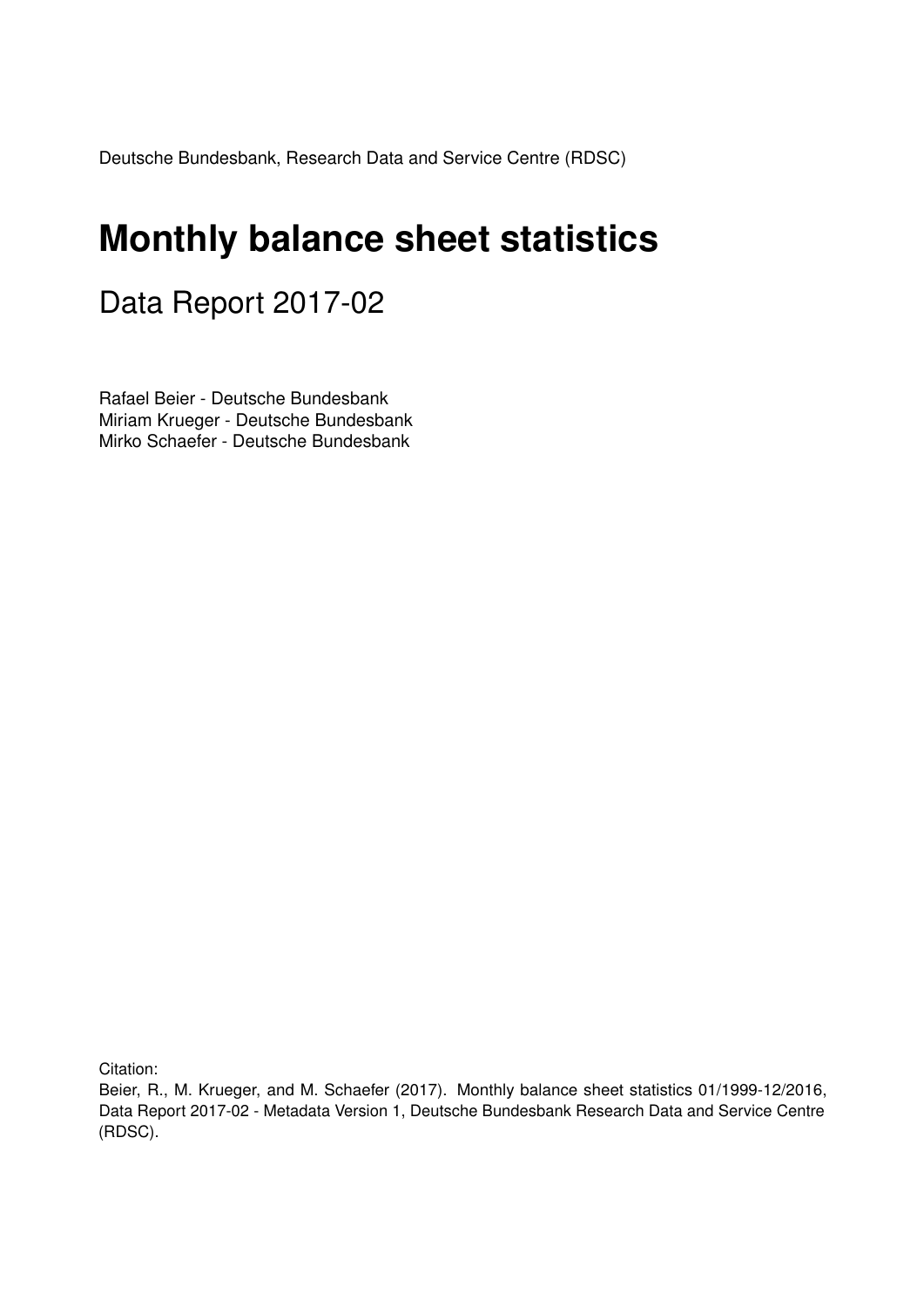## **Contents**

| <b>1</b> Dataset Description |    |
|------------------------------|----|
|                              |    |
|                              |    |
| 1.3.                         |    |
|                              |    |
|                              |    |
| 2 Variable Description       | 12 |
|                              |    |
|                              |    |
| <b>Definitions</b>           | 15 |

## **Abstract**

We describe the research dataset "Monthly balance sheet statistics", using a structured metadata schema.<sup>[1](#page-2-0)</sup> This document consists of three sections. In the first section, we describe the general properties of the dataset as a whole, such as its scope and coverage and the methods of data collection and data appraisal. The second section looks at the variable level, providing an overview of the reporting forms and variables by providing links to the respective variable overview tables and variable detail tables. The last section provides information on the meaning of variables.

**Keywords:** MFI, bank, balance sheet, monthly balance sheet statistics **Metadata ID / Version:** Monthly balance sheet statistics **Copyright:** Deutsche Bundesbank

<span id="page-2-0"></span><sup>&</sup>lt;sup>1</sup>The metadata model used is derived from DDI ("Data Documentation Initiative", <http://www.ddialliance.org>).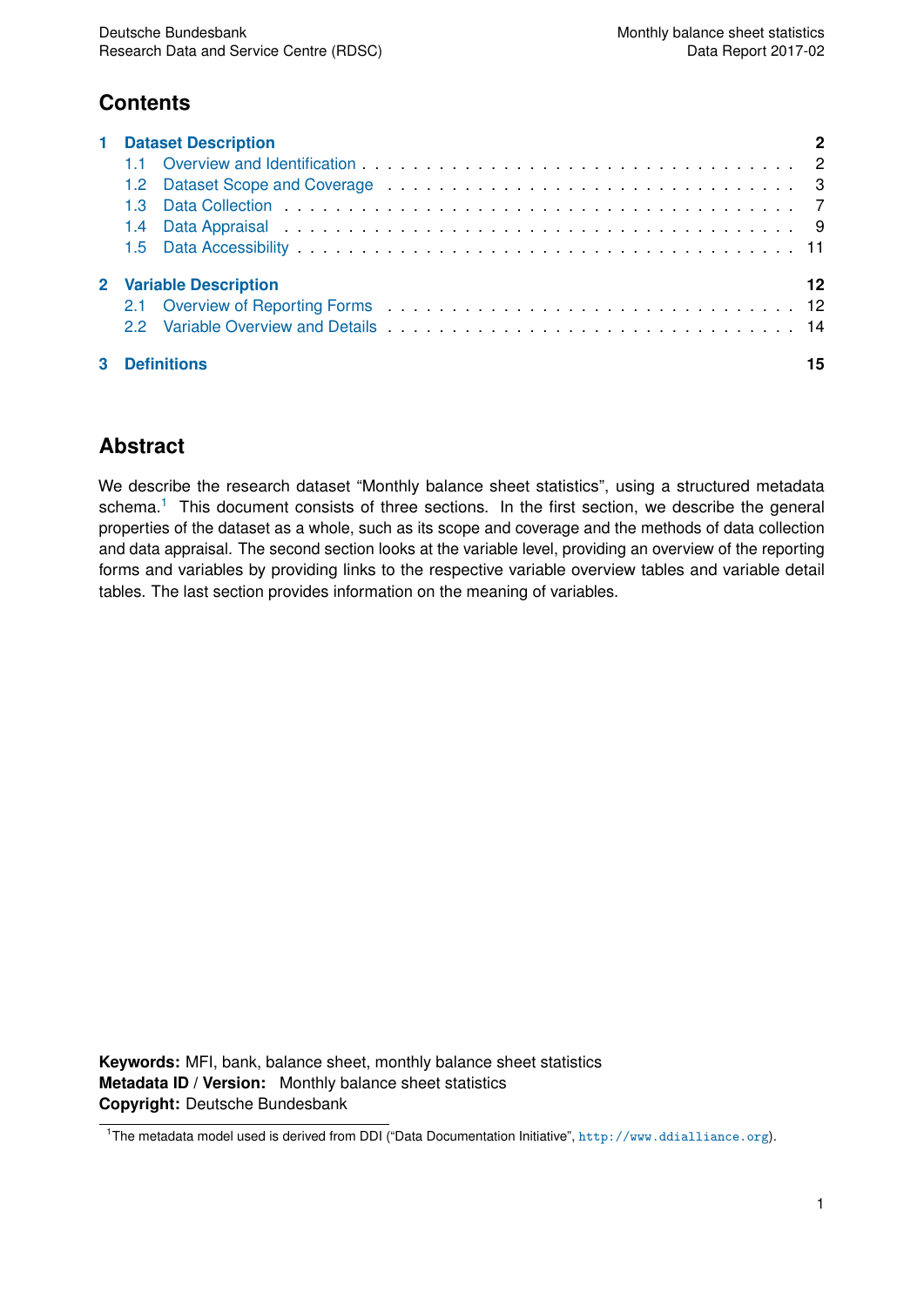## <span id="page-3-0"></span>**1 Dataset Description**

#### <span id="page-3-1"></span>**1.1 Overview and Identification**

#### **Title of Dataset:**

Monthly balance sheet statistics

#### **German Title:**

Monatliche Bilanzstatistik

#### **Abbreviation:**

BISTA

#### **Dataset Abstract:**

The data are collected within the framework of the monthly balance sheet statistics and include domestic banks' (MFIs) assets and liabilities based on the books at the end of the month since January 1999. The data represents the most comprehensive statistical survey of the banking industry in Germany. Banks provide a monthly report of their balance sheet, which in further attachments is broken down in greater detail according to sectors and original maturities. The monthly balance sheet statistics are a centrally important source of data for the consolidated balance sheet of the monetary financial institutions (MFIs) sector in Germany and thus for Germany's contribution to euro-area monetary aggregates.

#### **Data ID / DOI:**

[10.12757/BBk.BISTA.99Q1-16Q4.01.01](http://doi.org/10.12757/BBk.BISTA.99Q1-16Q4.01.01)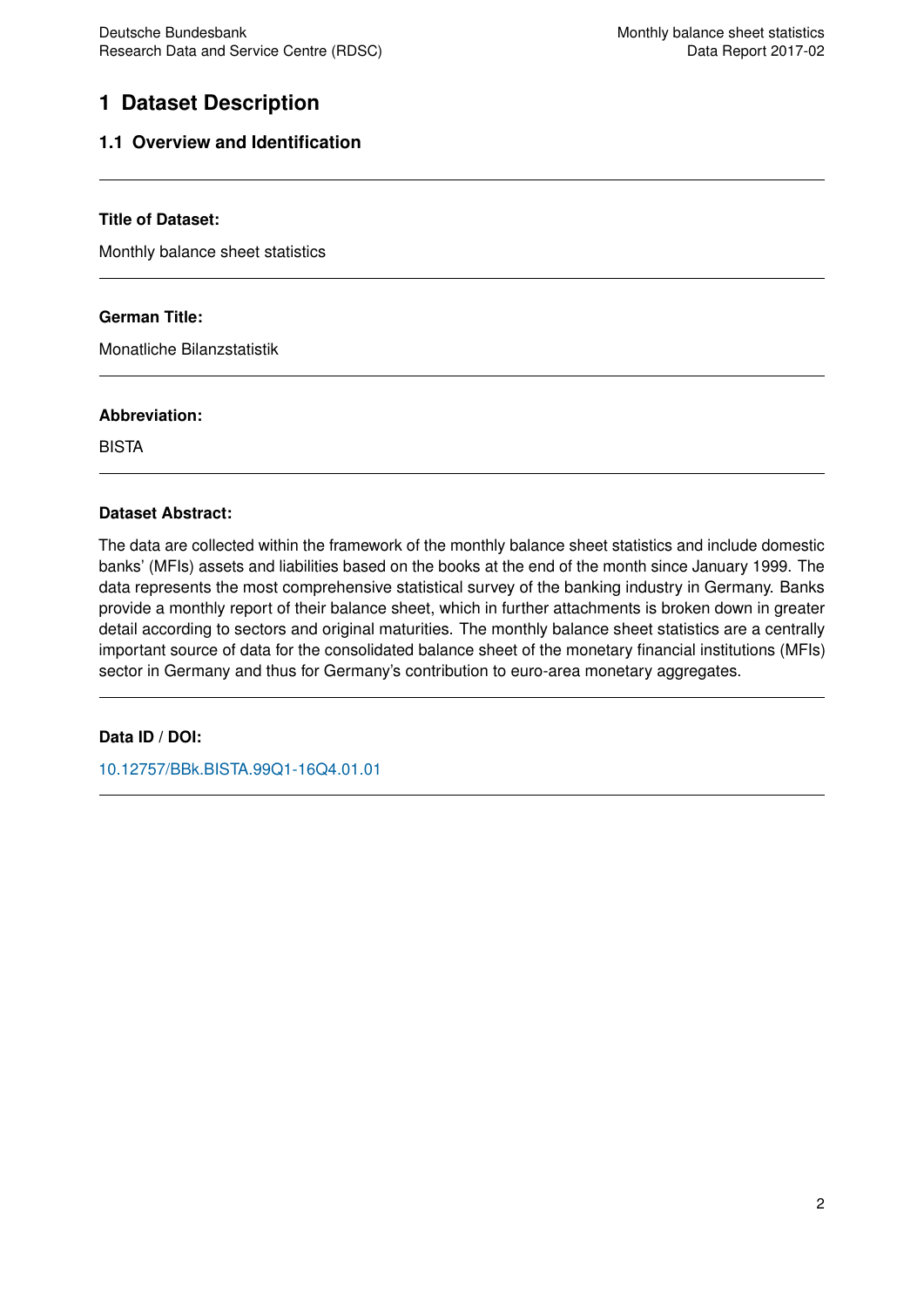#### <span id="page-4-0"></span>**1.2 Dataset Scope and Coverage**

#### **Legal framework:[2](#page-4-1)**

The legal basis for collecting harmonised balance sheet statistics is laid down in several Regulations. These Regulations are complemented by Guidelines, which sets out the procedures to be followed by NCBs when reporting money and banking statistics information to the ECB:

#### **01/1999 - 12/2002**

- Regulation ECB/1998/16
- Guideline ECB/2000/13
- Guideline ECB/2002/5
- Deutsche Bundesbank Bankstatistische Meldungen und Anordnungen, Mitteilung Nr. 8006/98
- Deutsche Bundesbank Bankstatistische Meldungen und Anordnungen, Mitteilung Nr. 8004/2001

#### **01/2003 - 05/2010**

- Regulation ECB/2001/13, correcting Regulation ECB/2002/4, amending Regulations ECB/2002/8, ECB/2003/10, ECB/2004/21, ECB/2006/20 and ECB/2007/18
- Guideline ECB/2003/2, amending Guidelines ECB/2004/1 and ECB/2005/4
- Guideline ECB/2007/9, amending Guidelines ECB/2008/31 and ECB/2009/23
- Deutsche Bundesbank Bankstatistische Meldungen und Anordnungen, Mitteilung Nr. 8004/2001
- Deutsche Bundesbank Bankstatistische Meldungen und Anordnungen, Mitteilung Nr. 8003/2004

#### **06/2010 - 11/2014**

- Regulation ECB/2008/32, amending Regulation ECB/2001/12
- Guideline ECB/2007/9, amending Guideline ECB/2011/13
- Manual of MFI balance sheet statistics, April 2012
- Deutsche Bundesbank Bankstatistische Meldungen und Anordnungen, Mitteilung Nr. 8001/2009

#### **valid from 12/2014**

- Regulation ECB/2013/33
- Guideline ECB/2014/15
- Manual of MFI balance sheet statistics, April 2012
- Deutsche Bundesbank Bankstatistische Meldungen und Anordnungen, Mitteilung Nr. 8002/2014

<span id="page-4-1"></span><sup>&</sup>lt;sup>2</sup>The legal framework of the balance sheet statistics (BSI statistics) can be downloaded from the ECB website. ([http:](http://www.ecb.europa.eu/ecb/legal/1005/1021/html/index.en.html) [//www.ecb.europa.eu/ecb/legal/1005/1021/html/index.en.html](http://www.ecb.europa.eu/ecb/legal/1005/1021/html/index.en.html)) The legal framework of the Eurosystem and the Eurosystem of Central Banks can be downloaded from the ECB website.([http://www.ecb.europa.eu/pub/pdf/other/](http://www.ecb.europa.eu/pub/pdf/other/legalframeworkeurosystemescb2014en.pdf) [legalframeworkeurosystemescb2014en.pdf](http://www.ecb.europa.eu/pub/pdf/other/legalframeworkeurosystemescb2014en.pdf))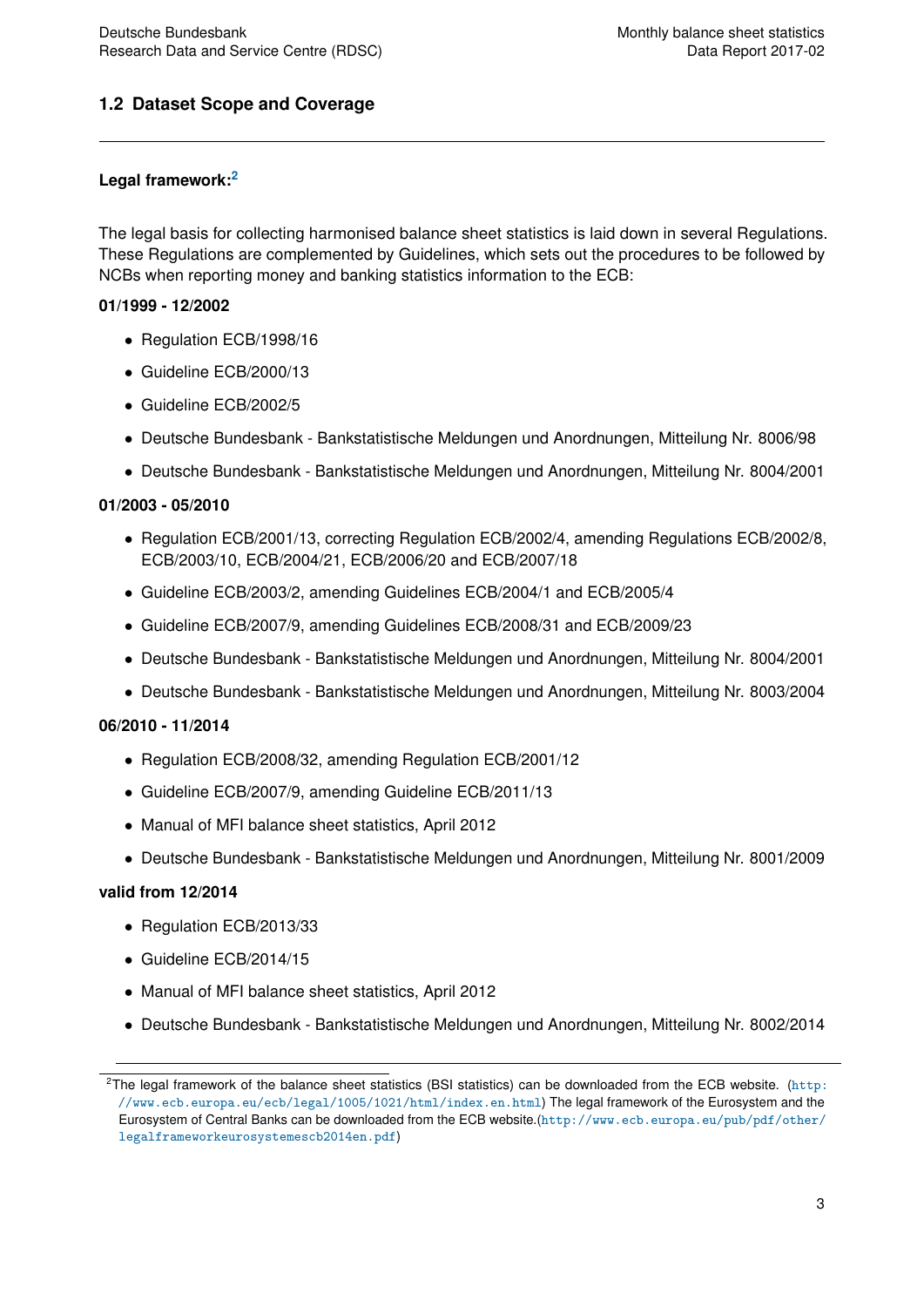#### **Unit of Analysis:**

Each line in the dataset corresponds to a domestic bank's asset and liability based on the books at the end of the month.

#### **Time Period:**

01/1999 until 12/2016

#### **Geographic Coverage:**

Germany

#### **Universe:[3](#page-5-0)**

The monthly balance sheet statistics form the nucleus of the banking statistics. They cover the assets and liabilities of domestic banks (MFIs), with the status of a deposit-taking credit institution within the meaning of Regulation (EU) No 575/2013 on prudential requirements for credit institutions and investment firms, broken down by balance sheet items. The figures are to be reported monthly, in the form of a statistical balance sheet reflecting the position in the books as at the end of the month. In addition, supplementary returns are required in which the major balance sheet items are classified by the debtors' and creditors' economic sector, by type and by maturity. Moreover, a number of off-balance-sheet data are to be reported as additional items, for example contingent liabilities, lending commitments, savings turnover, debits to non-banks' giro accounts.

Since the start of the European monetary union on 1 January 1999, all credit institutions which meet the MFI definition are required to report (MFIs are all institutions whose business is to receive deposits and/or close substitutes for deposits (for example, by issuing debt securities) and, for their own account, grant credit (including by investing in securities); in the German banking statistics they are also referred to as banks). Essentially, specialised credit institutions (investment companies that are subject to a separate reporting requirement, central securities depositories, housing enterprises with savings facilities and institutions only conducting guarantee business) were exempt from this requirement and still are.

#### Domestic Banks

The reports from banks in Germany with no legally dependent branches abroad and the partial reports from banks with a network of branches abroad containing the data on their domestic branches are consolidated to yield reports on "Banks in Germany (MFIs)". This corpus of reporting institutions forms the core of the banking statistics. It provides the data for the overall monetary survey, from which the figures for the monetary aggregates are derived. This is why the tables presenting the data on this corpus of reporting institutions constitute the largest part of this Statistical Supplement.

#### Classification by Sector[4](#page-5-1)

From January 1999, the classification by sector generally follows the European System of Accounts (ESA 95). From December 2014, the classification by sector follows the new ESA 2010. Natural persons are classified as residents or nonresidents according to their place of residence or normal abode, and corporations according to the location of their registered office or head office. Domestic

<span id="page-5-0"></span><sup>&</sup>lt;sup>3</sup>For details, see [Special Statistical Publication 1,](https://www.bundesbank.de/Navigation/EN/Publications/Statistics/Special_statistical_publications/Statso_1/special_statistical_publication_1.html) Banking statistics guideline

<span id="page-5-1"></span><sup>4</sup>For details, see [Special Statistical Publication 2,](https://www.bundesbank.de/Navigation/DE/Publikationen/Statistiken/Statistische_Sonderveroeffentlichungen/Statso_2/statistische_sonderveroeffentlichungen_2.html) Banking statistics, customer classification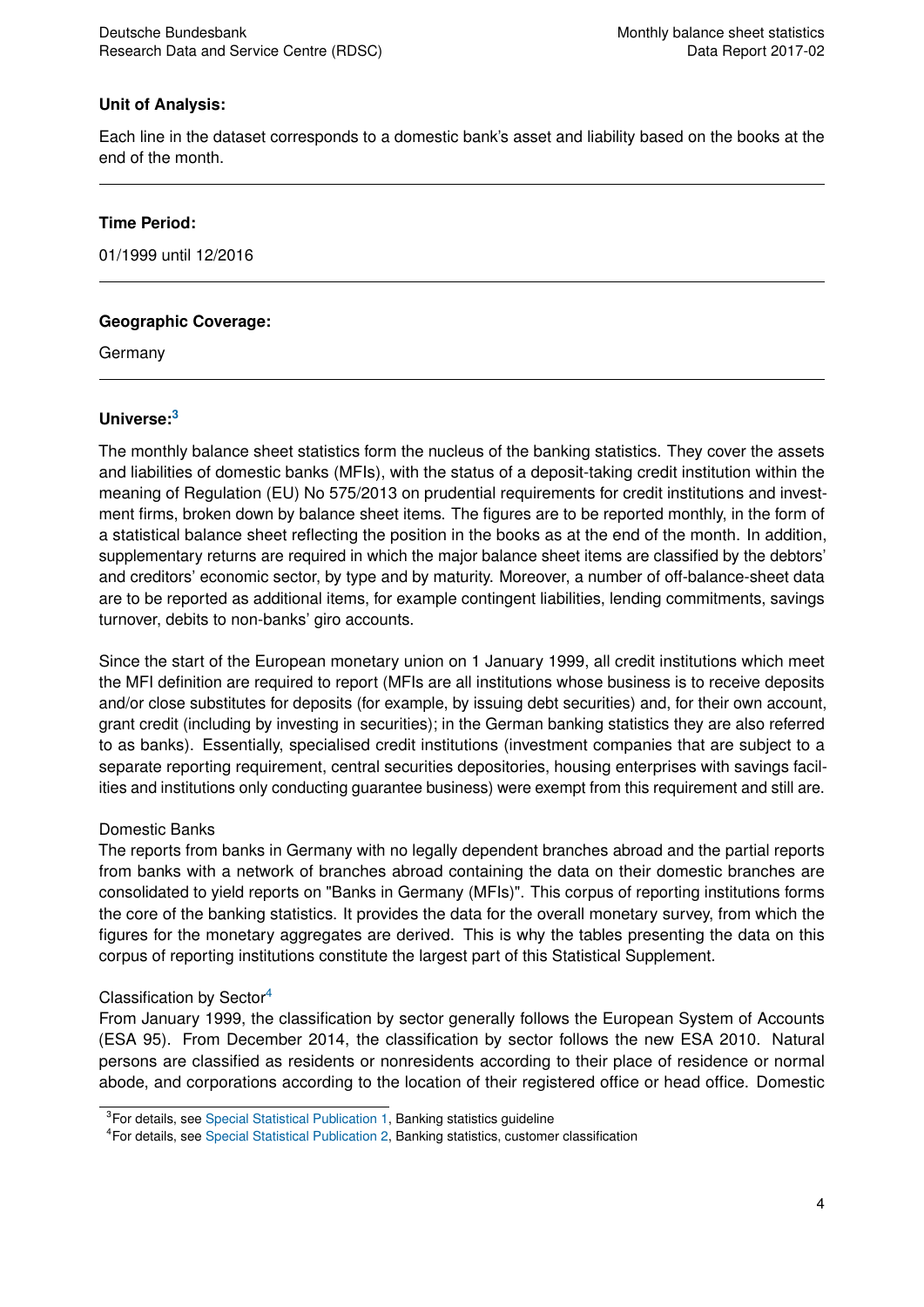banks are enterprises domiciled in Germany which conduct banking business as defined in section 1 (1) of the Banking Act and which meet the MFI definitions, including branches of foreign banks. Foreign banks are enterprises whose registered office or head office is located abroad, and which are deemed to be banks in the country concerned. They also include branches of foreign banks abroad. The sector "households" comprises self-employed persons (for instance, sole proprietors, persons managing (small) businesses, members of the professions, farmers, rentiers), employees (wage and salary earners, civil servants, pensioners and unemployed persons) and other individuals (housewives, infants, schoolchildren, students and persons not indicating their occupation). Non-profit institutions include, inter alia, churches and charitable associations (excluding institutions and associations operated by them), foundations (excluding industrial foundations), political parties and trade unions. Besides central, state and local government, government also includes social security funds. Foreign government also includes international organisations including supranational banks.

#### Classification by maturity

The classification of assets and liabilities by maturity **is based on the originally agreed maturity** or period of notice **and not on the residual maturity on the reporting date.** Securitised assets and liabilities are classified on the basis of the maximum period to maturity under the terms of issue. The maturity categories are defined as follows: Short-term = repayable on demand, or with an agreed maturity or period of notice of up to and including 1 year. Medium-term (from January 1999, only reported for unsecuritised lending) = with an agreed maturity or period of notice of more than 1 year up to and including 5 years. Long-term (from January 1999, only reported for unsecuritised lending) = with an agreed maturity or period of notice of 5 years or more.

The reporting rules of the Accounting Regulation for Credit Institutions (Verordnung über die Rechnungslegung der Kreditinstitute (RechKredV)) and of the German Commercial Code (Handelsgesetzbuch (HGB)) governing single-entity financial statements apply unless special regulations have been made subsequently.

#### **Historical changes:**

#### **2010 - revised ECB regulation**

• The revision of regulations on MFIs' balance sheets (Regulation ECB/2008/32) required a comprehensive reworking of the banking statistics reporting system at a national level. In addition, the accounting rules stipulated in the German Commercial Code (Handelsgesetzbuch, HGB) and the Accounting Regulation for Credit Institutions and Financial services institutions (Verordnung über die Rechnungslegung der Kreditinstitute und Finanzdienstleitungsinstitute, RechKredV) - revised due to the Act Modernising Accounting Law (Bilanzrechtsmodernisierungsgesetz, BilMoG) - had to be accommodated for.

#### **December 2009 and January 2010**

• Additional information about loan securitisations and other loan transfers

#### **June 2010**

• Additional information about transactions with central counterparties (additional distinction within the deposit category "repurchase agreements" an within the asset category "loans" with respect to reverse repurchase agreements)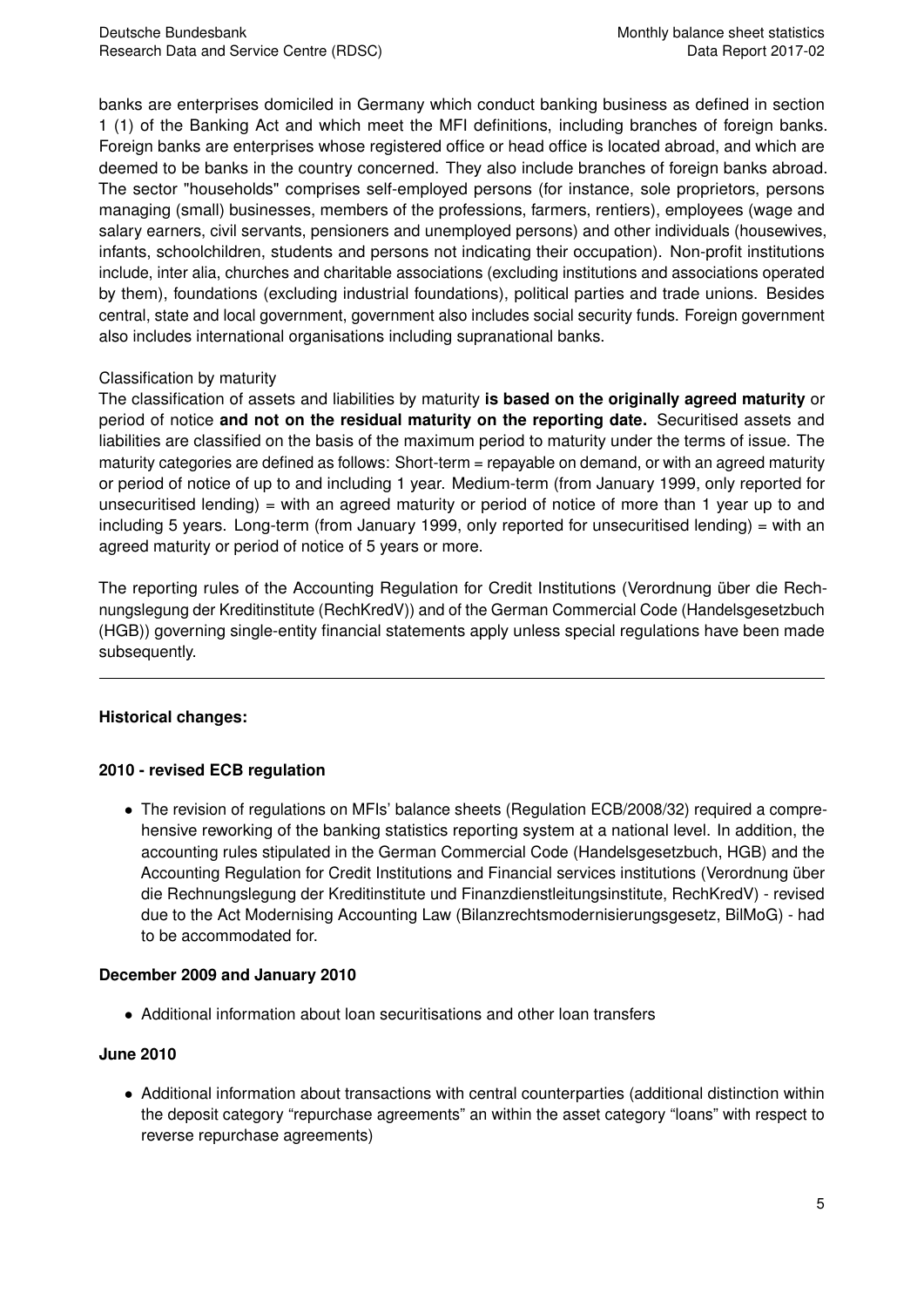- Additional information about transactions with special purpose vehicles (SPV, Conduit)
- Additional information about the asset category "loans" with respect to revolving loans, overdrafts and credit card credits
- Additional information about the asset category "loans" with respect to collateralisation

#### **December 2010**

• Additional information about the trading portfolio on the whole and the derivative financial instruments in the trading portfolio

#### **December 2011**

• Additional information about claims arising from syndicated loans

#### **2014 - revised ECB regulation**

• The recast regulation concerning the balance sheet of the MFI sector (ECB/2013/33) have made it necessary to adapt the reporting requirements for the Bundesbank's banking statistics surveys. The revision of the reporting requirements results a) from the adjustments to the requirements of the revised "European System of Accounts (ESVG 2010)"<sup>[5](#page-7-0)</sup>, b) from further requirements of ESCB data users and c) due to the optimization of the existing reporting system.

#### **December 2014**

- Additional information about transactions with domestic and foreign group member institutes and foreign central banks
- Additional information about the asset and deposit categories "claims related to derivative financial instruments of the trading portfolio" with respect to the breakdown by sector and residency of counterparties
- Additional information about of the not balanced category "irrevocable lending commitments" with respect to the breakdown by sector and residency of counterparties
- Additional information about loan securitisations with banks (MFIs)

<span id="page-7-0"></span><sup>5</sup>For details, see [Special Statistical Publication 2,](https://www.bundesbank.de/Navigation/DE/Publikationen/Statistiken/Statistische_Sonderveroeffentlichungen/Statso_2/statistische_sonderveroeffentlichungen_2.html) Banking statistics, customer classification, January 2017, p. 5 - 8.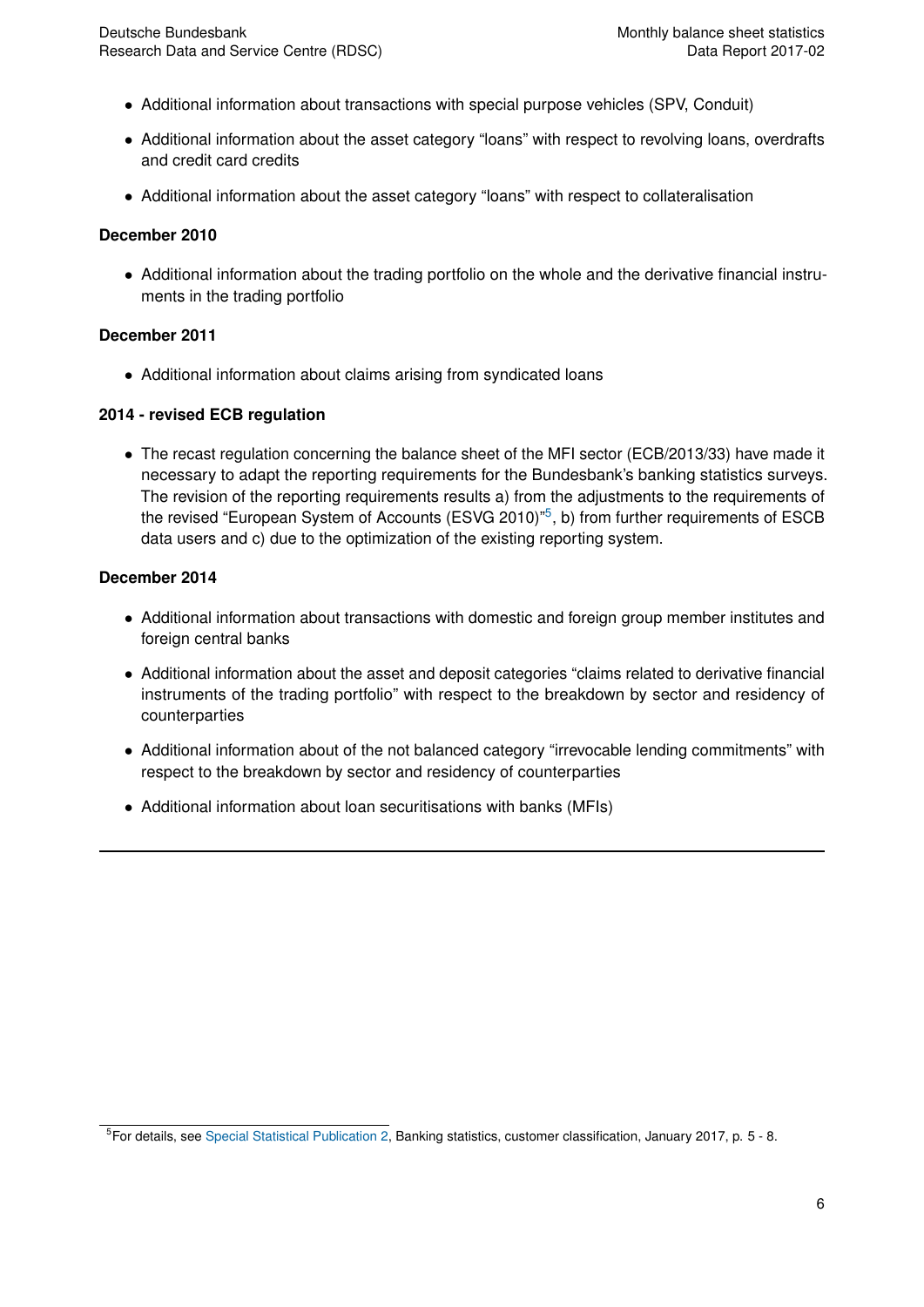#### <span id="page-8-0"></span>**1.3 Data Collection**

#### **Data Collection Mode:**

Electronic submission via ExtraNet

#### **Data Collectors:**

Deutsche Bundesbank, Statistics Department (S), Monetary and Financial Statistics (S 1), Monthly balance sheet statistics (S 10)

#### **Collection Frequency:**

Monthly

#### **Sample size:**

All German banks (MFIs), with the status of a deposit-taking credit institution within the meaning of Regulation (EU) No 575/2013 on prudential requirements for credit institutions and investment firms, provide a monthly report of their balance sheet.

#### **Response Rate:**

100%

#### **Supervision:**

- 1. All reporting agents receive a mandatory notice from the board of Deutsche Bundesbank.
- 2. Decision of the European Central Bank on non-compliance with statistical reporting requirements  $(ECB/2010/10)^6$  $(ECB/2010/10)^6$ : The ECB and the NCBs shall monitor the compliance of reporting agents with the minimum standards required to meet their reporting obligations, as set out in Annex IV to Regulation ECB/2013/33. In the event of non-compliance, the ECB and the competent NCB may decide to conduct an assessment phase and/or initiate an infringement procedure. Following an infringement procedure the ECB may impose sanctions in line with Article 7 of Regulation (EC) No 2533/98.
- 3. Annex IV of Regulation ECB/2013/13 contains minimum standards that are to be applied by the actual reporting population. These are minimum standards for:
	- transmission (timeliness and correctness of form)
	- accuracy (correctness, completeness, continuity)
	- conceptual compliance (compliance with definitions)
	- revisions (compliance with revisions procedure)

<span id="page-8-1"></span><sup>6</sup>ECB/2010/10 amended by ECB/2015/50 in 2016 and by ECB/2017/5 in 2017.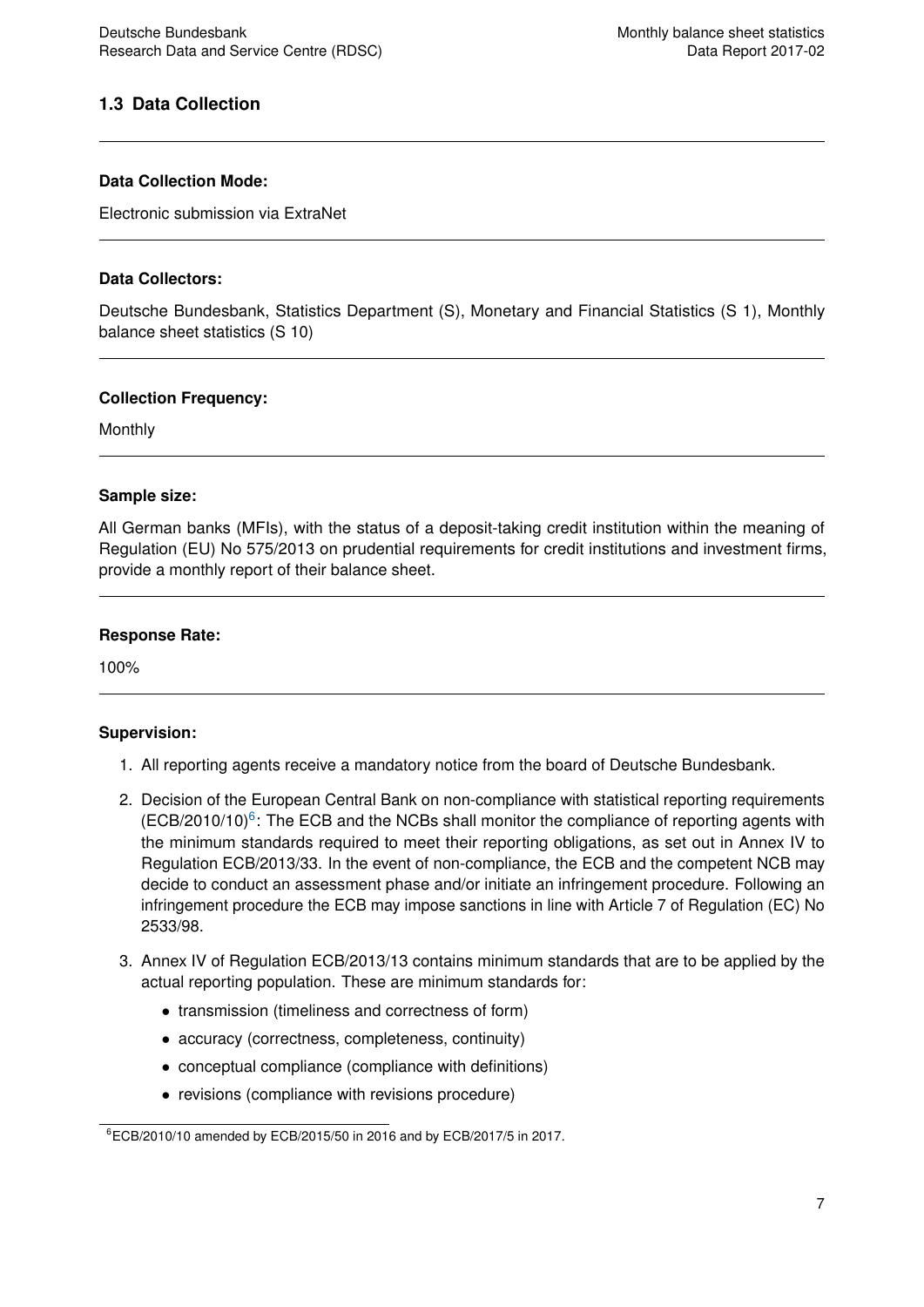4. To monitor compliance with these minimum standards, the ECB has established a procedure which guarantees that common criteria are applied with respect to compliance with reporting deadlines and accuracy of statistical reporting throughout the euro area. According to this procedure, all euro-area central banks must, under certain circumstances, inform the ECB if an institution within their jurisdiction has not complied with the statistical reporting requirements. The Notice of the European Central Bank on the imposition of sanctions for infringements of balance sheet statistical reporting requirements (ECB/2010/10) sets out the principles that are followed during a sanctions procedure pursuant to the provisions of Council Regulation (EC) No 2532/98 concerning the powers of the European Central Bank to impose sanctions.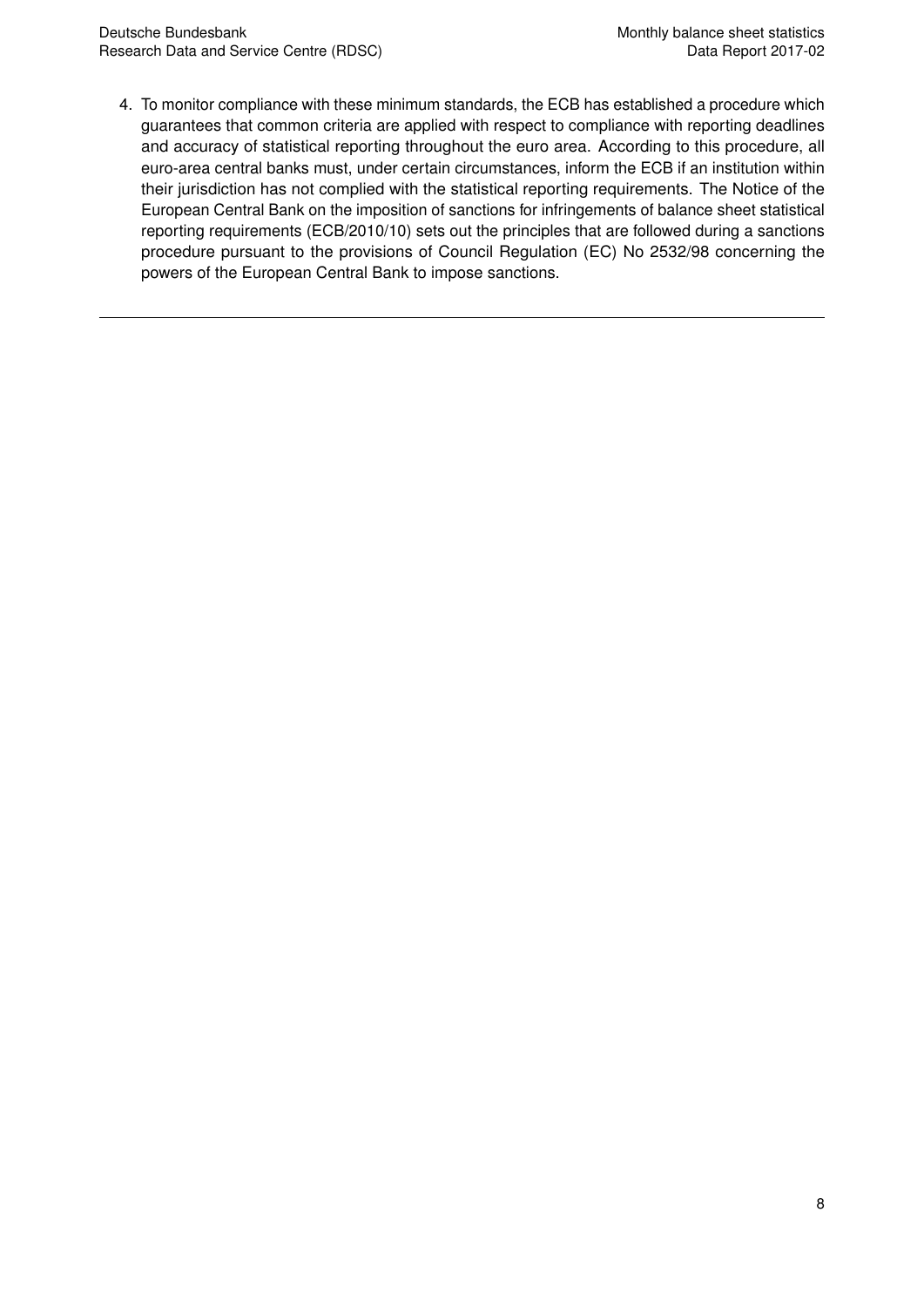#### <span id="page-10-0"></span>**1.4 Data Appraisal**

#### **Quality Checks:**

For data checking process a mixture of a *bottom-up and top-down approach* is used: Main focus is on bottom-up approach to guarantee high quality of micro data before extrapolation. Top-down approach to check aggregate developments might lead to additional questions to reporting agents.

#### **Bottom-up-Checks:**

#### 1. **Blocking rules:**

- Automated format and basic consistency checks
- Formality checks: if the xml-file submitted by the reporting agent does not conform with the specifications (formality checks), the file will be rejected and a new correct data file is requested
- Basic checks which need to be fulfilled to load reports into monthly balance sheet statistics quality control program; for example: the Main form, Sheet 1 an Sheet 3 are mandatory reporting forms; if there is an of-which position reported, there has to be the main item reported

#### 2. **Plausibility checks and outlier identification:**

- More than 10.000 plausibility checks are performed on each report
- Comparison of the reporting values with the transmitted data of the previous month or of the last 12 months
- Consistency checks
- Comparison checks between BSI-statistics and other banking statistics or other Bundesbank business data
- Outlier detection
- Completion check: List of agents which have not yet reported

#### **Top-down-Checks:**

Based on calculated aggregates, the macro analysis is performed:

- Impact analysis: drill down of aggregated data to determine major effects on developments in the aggregates
- ECB plausibility checks (comparison to previous month, German impact on EMU-aggregate)

#### **Data Editing:**

- 1. Reporting deadline for MFIs (reporting institutions) at  $6<sup>th</sup>$  working day
- 2. Completeness check
- 3. Plausibility checks and sending queries to reporting institutions ( $6<sup>th</sup>$  to 13<sup>th</sup> working day)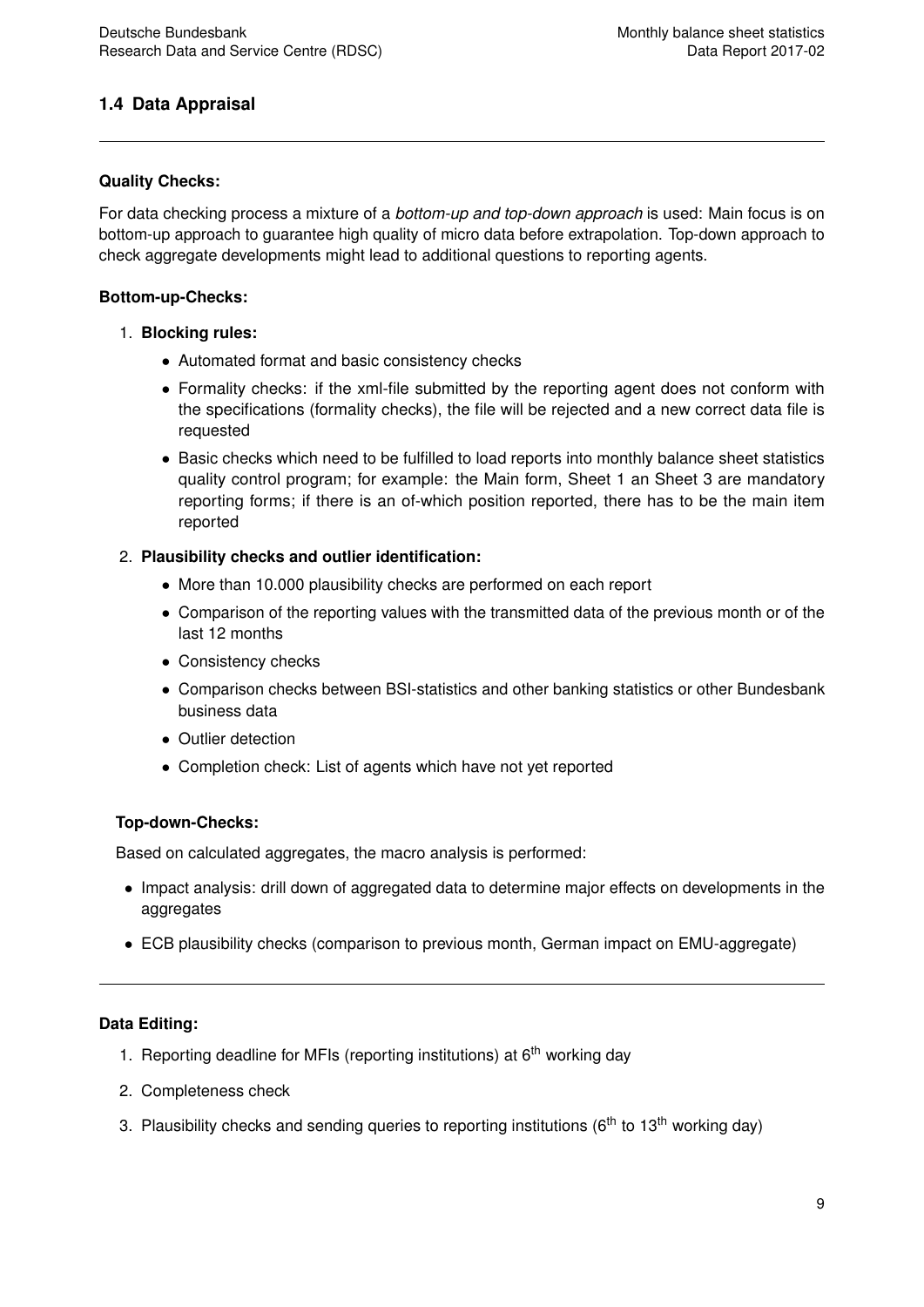- 4. Revisions
- 5. Final aggregation of the previous month  $(12<sup>th</sup>$  working day)
- 6. Final aggregation of the previous month  $(14<sup>th</sup>$  working day)
- 7. Calculation of the ECB-aggregates and transmission to the ECB (15<sup>th</sup> working day)
- 8. ECB sending queries to reporting NCBs (16<sup>th</sup> until 18<sup>th</sup> working day)
- 9. ECB press release (19<sup>th</sup> working day)<sup>[7](#page-11-0)</sup>

<span id="page-11-0"></span> $7ECB$  statistical press releases - [Monetary developments in the euro area](https://www.ecb.europa.eu/press/pr/stats/md/html/index.en.html)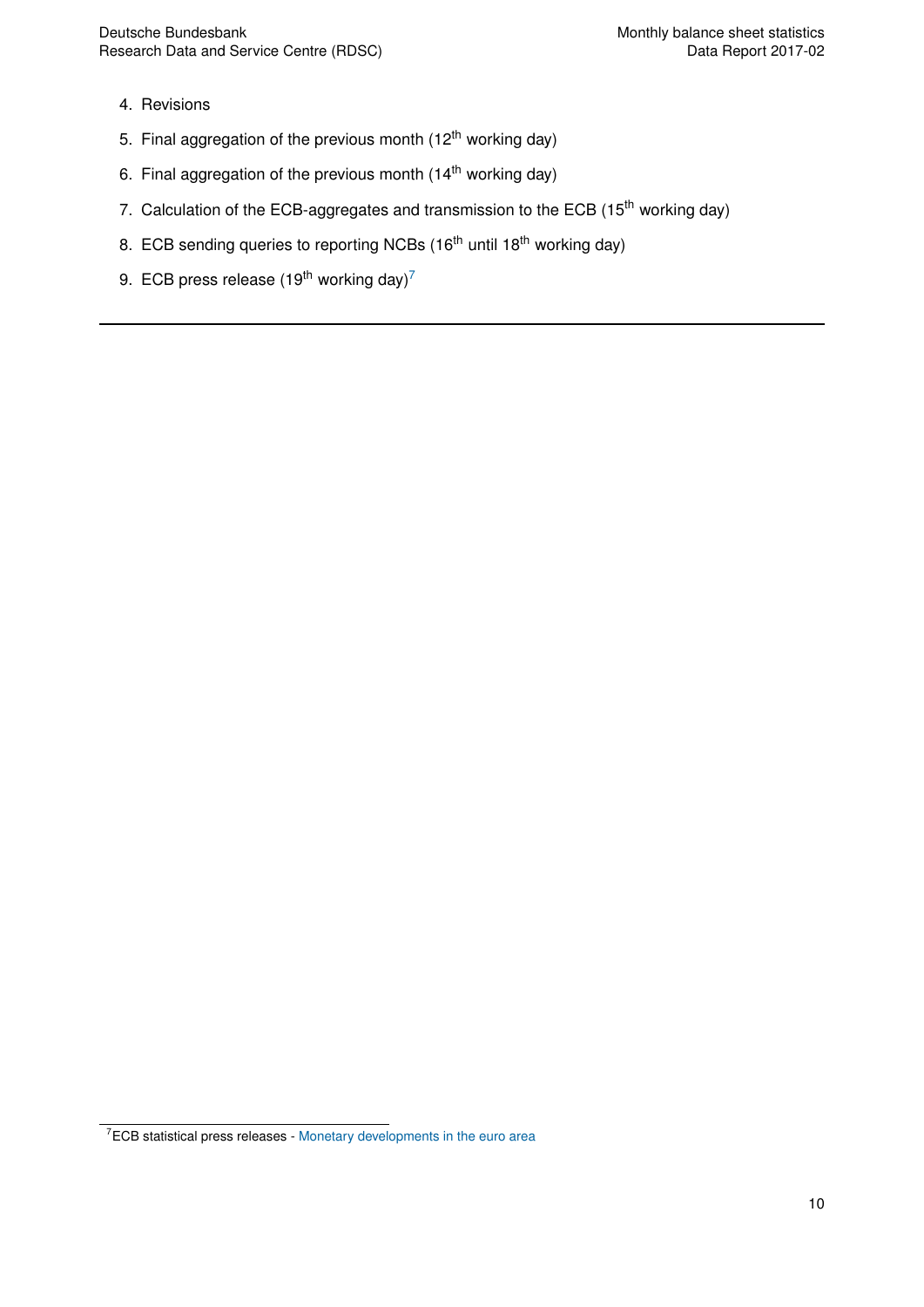#### <span id="page-12-0"></span>**1.5 Data Accessibility**

#### **Research Proposal Conditions:**

A research proposal is checked for feasibility of the research project given the research data, i.e. the suitability of the data to answer the research questions raised by the proposal. The research project must be in the public interest, i.e. without commercial goals.

#### **Institutional Access Conditions:**

The researcher must be affiliated with a research institution that clearly has a scientific, non-commercial agenda.

#### **Contact:**

Deutsche Bundesbank; <www.bundesbank.de>; [fdsz-data@bundesbank.de](mailto:fdsz-data@bundesbank.de)

#### **Deposit Requirements:**

The researcher must sign a contract. The data provider must be informed about any documents that are made available to the public that contain information derived from the provided data. The researcher is obliged to provide proof of proper data source citation by providing copies of the manuscripts and / or publications.

#### **Citation Requirements:**

For any study and any other documents that are made available to the public that contain information derived from the provided data, the researcher is obliged to properly cite the data source as follows: Beier, R., M. Krueger, and M. Schaefer (2017). Monthly balance sheet statistics 01/1999-12/2016, Data Report 2017-02 - Metadata Version 1, Deutsche Bundesbank Research Data and Service Centre (RDSC).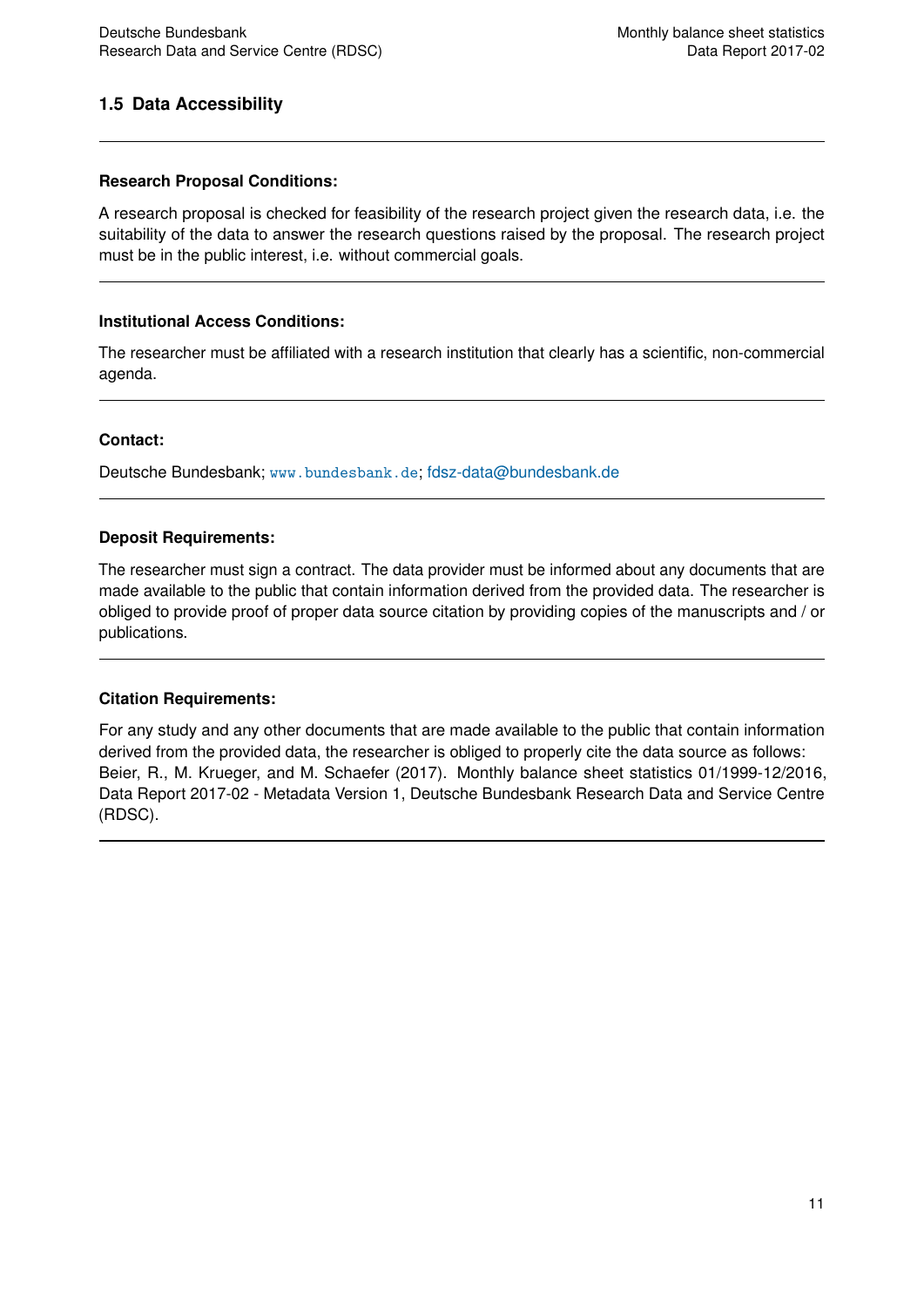## <span id="page-13-0"></span>**2 Variable Description**

### <span id="page-13-1"></span>**2.1 Overview of Reporting Forms**

| <b>Reporting template</b> | <b>Report name</b>                                                                                                                                                                                                   | <b>Hyperlink</b> |
|---------------------------|----------------------------------------------------------------------------------------------------------------------------------------------------------------------------------------------------------------------|------------------|
| <b>HV11</b>               | Main form Sheet 1: Assets                                                                                                                                                                                            | HV11 Sheet 1     |
| <b>HV12</b>               | Main form Sheet 2: Supplementary data on assets                                                                                                                                                                      | HV12 Sheet 2     |
| <b>HV21</b>               | Main form Sheet 3: Liabilities                                                                                                                                                                                       | HV21 Sheet 3     |
| <b>HV22</b>               | Main form Sheet 4: Supplementary data on liabilities                                                                                                                                                                 | HV22 Sheet 4     |
| A <sub>1</sub>            | Loans and advances to banks (MFIs)                                                                                                                                                                                   | <b>Annex A1</b>  |
| A <sub>2</sub>            | Liabilities to banks (MFIs)                                                                                                                                                                                          | <b>Annex A2</b>  |
| A <sub>3</sub>            | Liabilities to banks (MFIs) - Transferable liabilities                                                                                                                                                               | <b>Annex A3</b>  |
| <b>B1</b>                 | Loans and advances to non-banks (non-MFIs)                                                                                                                                                                           | <b>Annex B1</b>  |
| B <sub>3</sub>            | Supplementary report on loans and advances to<br>non-banks (non-MFIs) in other euro-area member<br>states                                                                                                            | <b>Annex B3</b>  |
| B4                        | Supplementary report on loans and advances to non-<br>banks (non-MFIs) - Loans and advances by type of<br>loan                                                                                                       | <b>Annex B4</b>  |
| B <sub>5</sub>            | Loans and advances to non-financial corporations<br>and households that are secured by real estate col-<br>lateral, classified by intended purpose                                                                   | <b>Annex B5</b>  |
| B <sub>6</sub>            | Loans and advances classified by original maturity,<br>remaining maturity and interest rate adjustment                                                                                                               | <b>Annex B6</b>  |
| B7                        | Loans and advances to non-banks (non-MFIs) - Re-<br>volving loans, overdrafts and credit card credit                                                                                                                 | <b>Annex B7</b>  |
| C <sub>1</sub>            | Liabilities to non-banks (non-MFIs) - Liabilities other<br>than savings deposits                                                                                                                                     | <b>Annex C1</b>  |
| C <sub>2</sub>            | Liabilities to non-banks (non-MFIs) - Supplementary<br>data on liabilities other than savings deposits; fidu-<br>ciary loans; subordinated liabilities                                                               | <b>Annex C2</b>  |
| C <sub>3</sub>            | Supplementary report on liabilities to non-banks<br>(non-MFIs) in other euro-area member states - Lia-<br>bilities other than savings deposits                                                                       | <b>Annex C3</b>  |
| C4                        | Supplementary report on liabilities to non-banks<br>(non-MFIs) in other euro-area member states - Sup-<br>plementary data on liabilities other than savings de-<br>posits; fiduciary loans; subordinated liabilities | <b>Annex C4</b>  |
| C <sub>5</sub>            | Liabilities to non-banks (non-MFIs) - Transferable<br>liabilities                                                                                                                                                    | <b>Annex C5</b>  |
|                           | Overview of reporting forms continued on next page                                                                                                                                                                   |                  |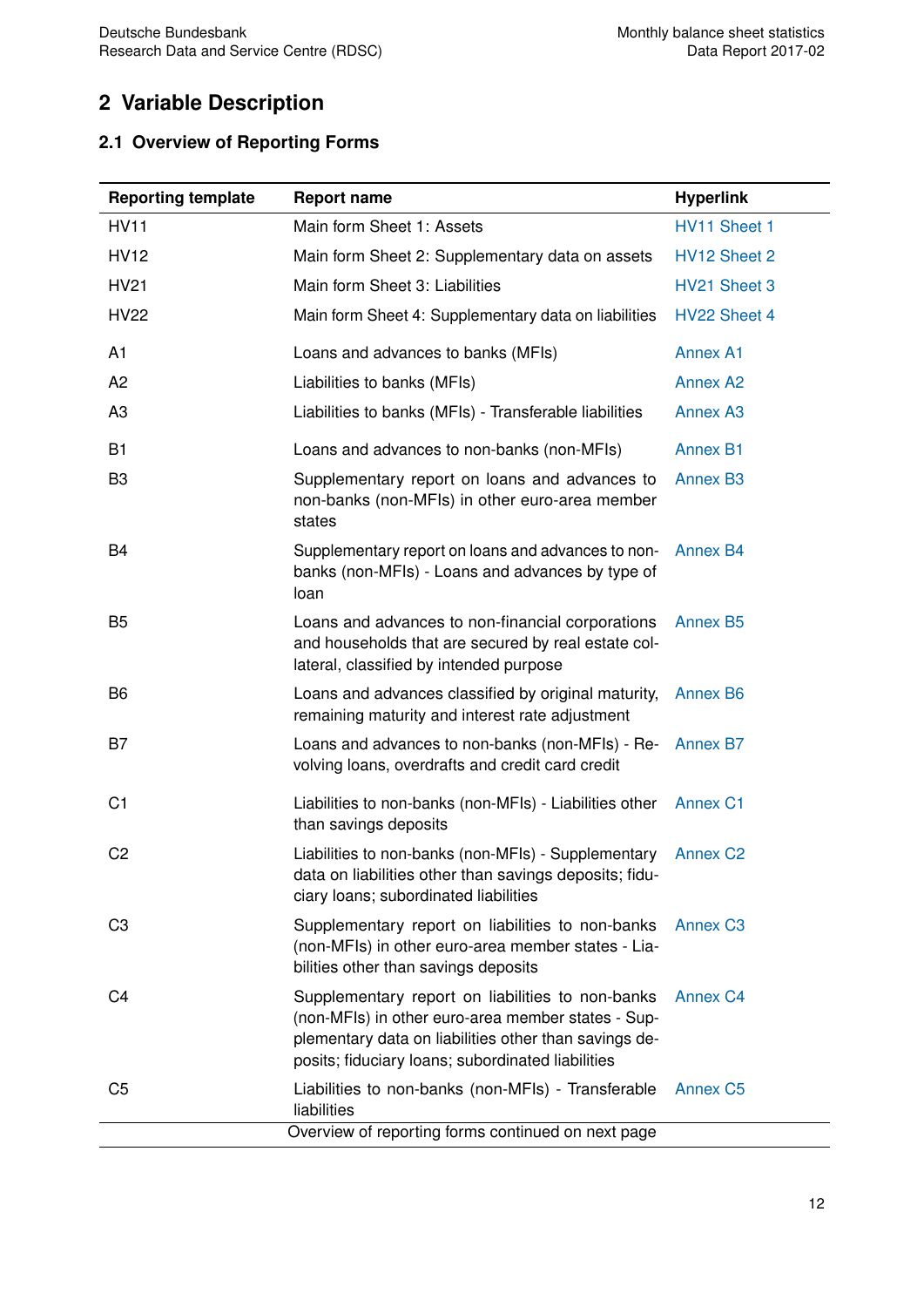#### **Overview of reporting forms (continued from previous page)**

| <b>Reporting template</b> | <b>Report name</b>                                                                                                                                                                                               | <b>Hyperlink</b> |
|---------------------------|------------------------------------------------------------------------------------------------------------------------------------------------------------------------------------------------------------------|------------------|
|                           |                                                                                                                                                                                                                  |                  |
| D <sub>1</sub>            | Savings deposits - Total savings deposits                                                                                                                                                                        | <b>Annex D1</b>  |
| D <sub>2</sub>            | Savings deposits - Savings business                                                                                                                                                                              | <b>Annex D2</b>  |
| E <sub>1</sub>            | Securities - Treasury bills and debt securities                                                                                                                                                                  | <b>Annex E1</b>  |
| E <sub>2</sub>            | Securities - Shares and participating interests                                                                                                                                                                  | <b>Annex E2</b>  |
| E <sub>3</sub>            | Supplementary report on Treasury bills and debt<br>securities of other euro-area member states                                                                                                                   | <b>Annex E3</b>  |
| E <sub>4</sub>            | Supplementary data for institutions which issue<br>bearer debt securities - Repurchased negotiable<br>own bearer debt securities / subordinated paper -<br>Ledger level principle                                | <b>Annex E4</b>  |
| E <sub>5</sub>            | Supplementary data for institutions which issue<br>bearer debt securities - Repurchased negotiable<br>own bearer debt securities / subordinated paper -<br>Value at which they are carried on the liability side | Annex E5         |
| F1                        | Supplementary data for institutions which issue<br>bearer debt securities - Negotiable bearer debt se-<br>curities outstanding / subordinated paper                                                              | <b>Annex F1</b>  |
| F <sub>2</sub>            | Supplementary data for institutions which issue<br>bearer debt securities - Liabilities arising from non-<br>negotiable bearer debt securities                                                                   | <b>Annex F2</b>  |
| 1                         | Claims related to derivative financial instruments of<br>the trading portfolio                                                                                                                                   | <b>Annex I1</b>  |
| 2                         | Liabilities related to derivative financial instruments<br>of the trading portfolio                                                                                                                              | <b>Annex I2</b>  |
| L1                        | Irrevocable lending commitments                                                                                                                                                                                  | <b>Annex L1</b>  |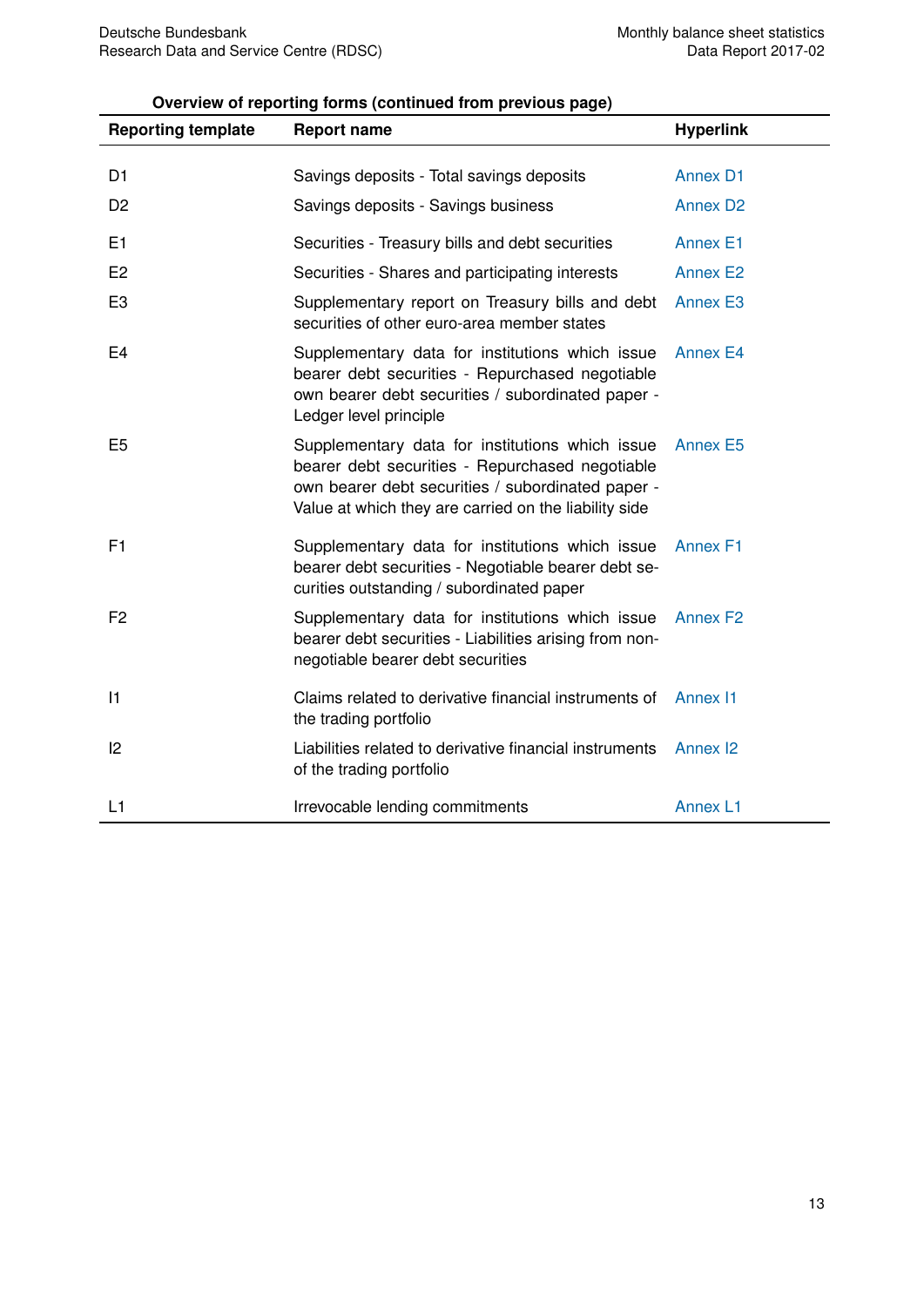#### <span id="page-15-0"></span>**2.2 Variable Overview and Details**

An overview and a detailed description of the variables are shown in the annexes of this data report. The detailed description refers to individual banks. The annexes can be found under the following links:

| Annex         | <b>Hyperlink</b>                                                                           |
|---------------|--------------------------------------------------------------------------------------------|
| Main form: HV | Annex to Data Report - Variable details for reporting<br>schemes HV11, HV12, HV21 and HV22 |
| Annex: A      | Annex to Data Report - Variable details for reporting<br>schemes A1, A2 and A3             |
| Annex: B      | Annex to Data Report - Variable details for reporting<br>schemes B1, B3, B4, B5, B6 and B7 |
| Annex: C      | Annex to Data Report - Variable details for reporting<br>schemes C1, C2, C3, C4 and C5     |
| Annex: D      | Annex to Data Report - Variable details for reporting<br>schemes D1 and D2                 |
| Annex: E      | Annex to Data Report - Variable details for reporting<br>schemes E1, E2, E3, E4 and E5     |
| Annex: F      | Annex to Data Report - Variable details for reporting<br>schemes F1 and F2                 |
| Annex: I      | Annex to Data Report - Variable details for reporting<br>schemes 11 and 12                 |
| Annex: L      | Annex to Data Report - Variable details for reporting<br>schemes L1                        |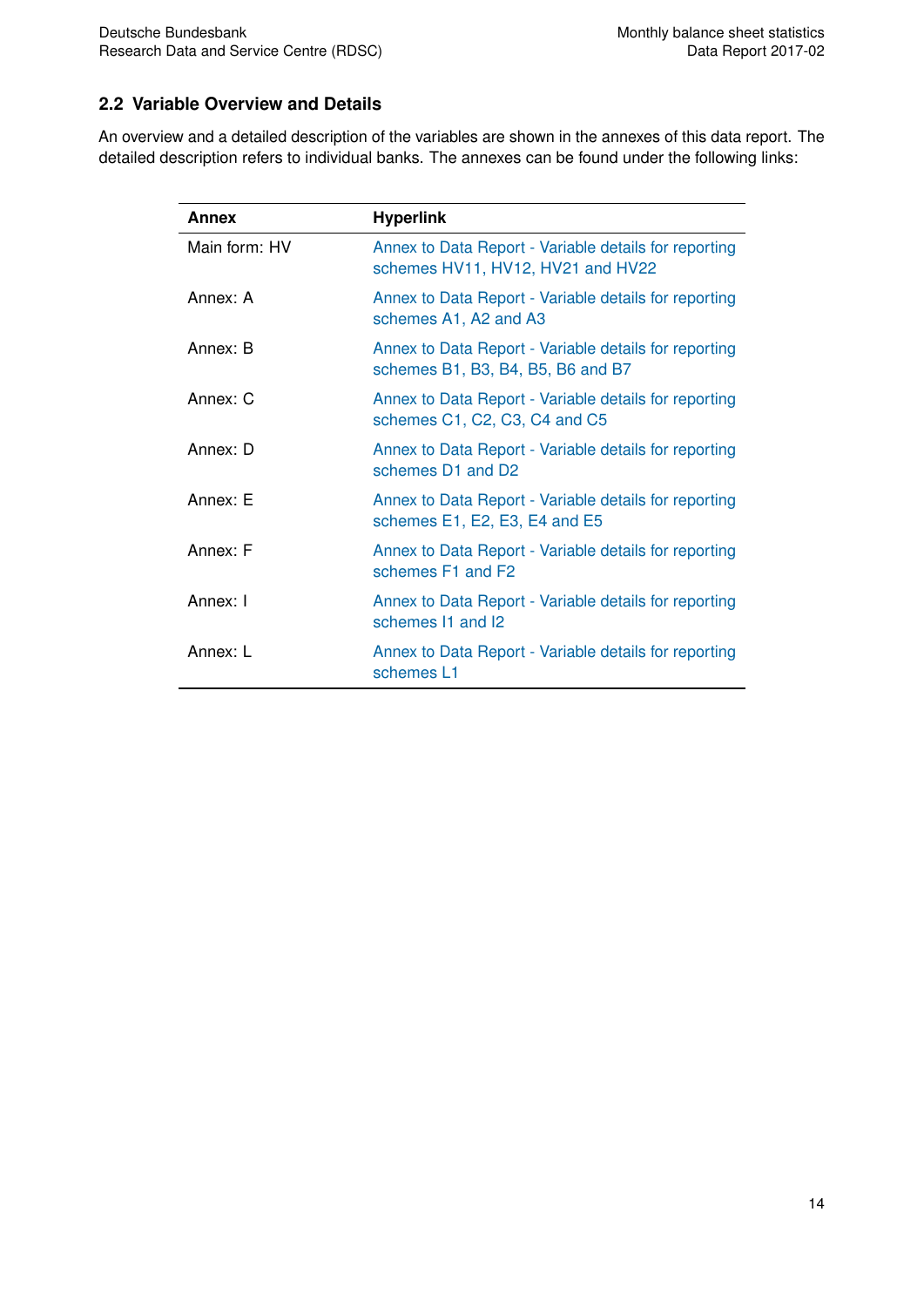## <span id="page-16-0"></span>**3 Definitions[8](#page-16-1)**

#### **Credit card credit**

Credit card receivables are booked on special card accounts. Credit card credit is divided into "convenience" and "extended" credit card credit.

In the typical case, "convenience credit card credit" is created through the deferral of payment of credit card receivables which accrue during a settlement period. Usually no interest is charged during this period. As soon as the credit card holder is invoiced and does not pay the invoiced amount by the due date but, rather, the amount remains on the credit card account, the convenience credit card credit becomes "extended credit card credit". The corresponding lending rate is then levied for this amount, and often minimum instalments per month have to be paid to at least partially repay extended credit. There are numerous deviations from this typical kind of credit card agreement. For the purposes of the banking statistics surveys, all transactions executed with a card which is recognised by the merchant as a credit card are to be reported as credit card transactions. For example, there are types of credit card agreement in which credit card claims are not deferred and debit interest is charged immediately. However, a prior deferral period is not required for the "extended credit card credit" definition to be applied. The counterparty for these types of credit is the economic agent who is liable for later repaying outstanding amounts in line with the contractual agreement; in the case of privately used cards, this is the cardholder, but this is not the case for business credit cards.

#### **Credit cards**

Cards which are settled via credit card systems. If a card bears symbols of both debit and credit card systems, it is deemed to be a credit card within the meaning of these guidelines.

#### **Conversion into euro of assets and liabilities denominated in foreign currencies**

Foreign currency items are to be converted into the currency used for the respective report at the reference rate determined by the ECB on the reporting date and published by the Deutsche Bundesbank ("ESCB reference rate"). Differences resulting from the conversion are to be recorded as assets or liabilities under items HV11\_176 "Others" or HV21\_326 "Others". The conversion of currencies for which no ESCB reference rate is published is to be affected by applying the central rates derived from the determinable buying and selling rates quoted on the respective reporting date. Assets which are not treated as an integral part of the foreign exchange position may be converted at the exchange rate applied when such assets were first entered in the books. In the reports for the branches abroad, foreign currency amounts are to be converted directly into the currency used for the respective report, e.g. without first converting them into the currency of the host country.

On each working day the ESCB reference rates are published by the electronic information service of the Deutsche Bundesbank (WINDI) and displayed on the screens of the connected wire services.

#### **Debit cards**

These are cards, e.g. customer bank cards (within the meaning of HV22\_450), but also retailer or bonus system cards, which provide a payment function. The payments are debited directly and with negligible delay to the cardholder's current account, which may also offer an overdraft facility, or to a card account held by the cardholder.

For reports in accordance with these guidelines, cards which bear the symbol of a debit card system are deemed to be debit cards. Some of these cards are also offered with a "credit function". In this case, it is

<span id="page-16-1"></span><sup>&</sup>lt;sup>8</sup>For more information, see [Special Statistical Publication 1,](https://www.bundesbank.de/Navigation/EN/Publications/Statistics/Special_statistical_publications/Statso_1/special_statistical_publication_1.html) Banking statistics guideline.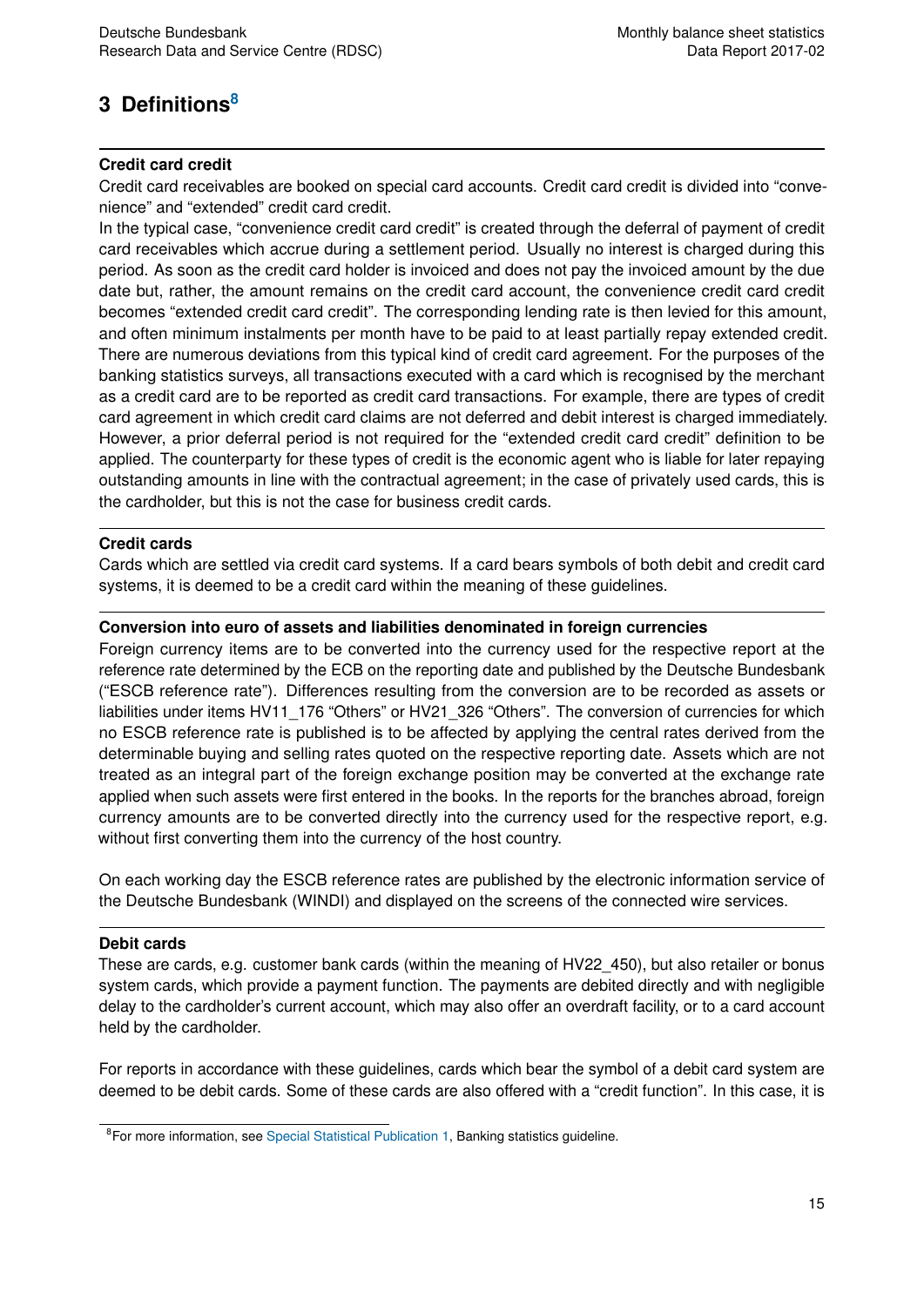agreed in advance that repayment is to take place in fixed instalments or in variable instalments as a percentage of the credit amount granted.

#### **Domestic/in Germany**

"Domestic/in Germany" denotes the economic area of the Federal Republic of Germany.

#### Domestic banks  $(MFIs)^9$  $(MFIs)^9$

For the purposes of the monthly balance sheet statistics, domestic banks comprise enterprises which have their registered office in the Federal Republic of Germany and which conduct banking business as defined in section 1 (1) of the German Banking Act (Kreditwesengesetz) and which come under the definition of "monetary financial institutions" (MFIs). MFIs are all institutions which receive deposits and/or close substitutes for deposits (for example, by issuing securities) from the public and, for their own account, grant credit and/or invest in securities. They also include legally independent and dependent building and loan associations, KfW Entwicklungsbank (Germany's development bank), money market funds and the domestic branches of foreign banks, as well as – unless listed separately – the Deutsche Bundesbank. For credit institutions not regarded as MFIs, see Enterprises.

#### Domestic non-financial corporations

These comprise all private and public enterprises which, as market producers pursuant to the definition of ESA 2010, produce market goods and non-financial services and sell these for a consideration that usually generates surpluses or covers at least 50% of the production costs. Non-financial corporations governed by private law include corporations, commercial partnerships, cooperative associations and partnerships as well as business associations, chambers of industry and commerce, industrial foundations, housing enterprises with savings facilities, domestic branches of foreign non-financial corporations. Public corporations include, among others, the public radio and television broadcasting corporations. Operating state corporations, special-purpose associations and municipality-owned enterprises are to be included here provided that their equity ratio exceeds 50%; where this is not the case, these enterprises are to be classified as public extra budgets

Non-financial corporations are also referred to in the annexes to the monthly balance sheet statistics as "Other enterprises".

#### Domestic Financial corporations (other than domestic banks (MFIs))

All corporations (with the exception of MFIs) that provided financial services within the meaning of Section K of the customer classification (Special Statistical Publication 2) are to be included here. Specifically, these include private and public insurance corporations and pension funds (including private pension funds, CTAs, occupational pension schemes and supplementary pension funds for government employees), but exclude social security funds, other financial intermediaries, such as credit institutions which are not regarded as MFIs, financial services institutions within the meaning of section 1 (1a) of the Banking Act, including factoring and financial lease corporations, financial corporations within the meaning of section 1 (3) of the Banking Act, securities trading firms and securities trading banks within the meaning of section 1 (3d) of the Banking Act, "central counterparties" within the meaning of section 1 (31) of the Banking Act, financial vehicle corporations (FVC), venture capital companies, housing enterprises with savings facilities, capital management companies, open-ended and closed-end investment funds, real estate funds, pawn shops, financial trading institutions, associations of banks and insurance corporations, domestic representative offices of foreign credit institutions, public limited investment companies, investment companies and their investment funds, excluding money market funds, and corporations engaged in pawn broking. Central, state and local government institutions and establishments, social security funds or non-profit institutions operating and borrowing in their own name

<span id="page-17-0"></span> $9A$  list of MFIs is compiled by the European Central Bank (ECB).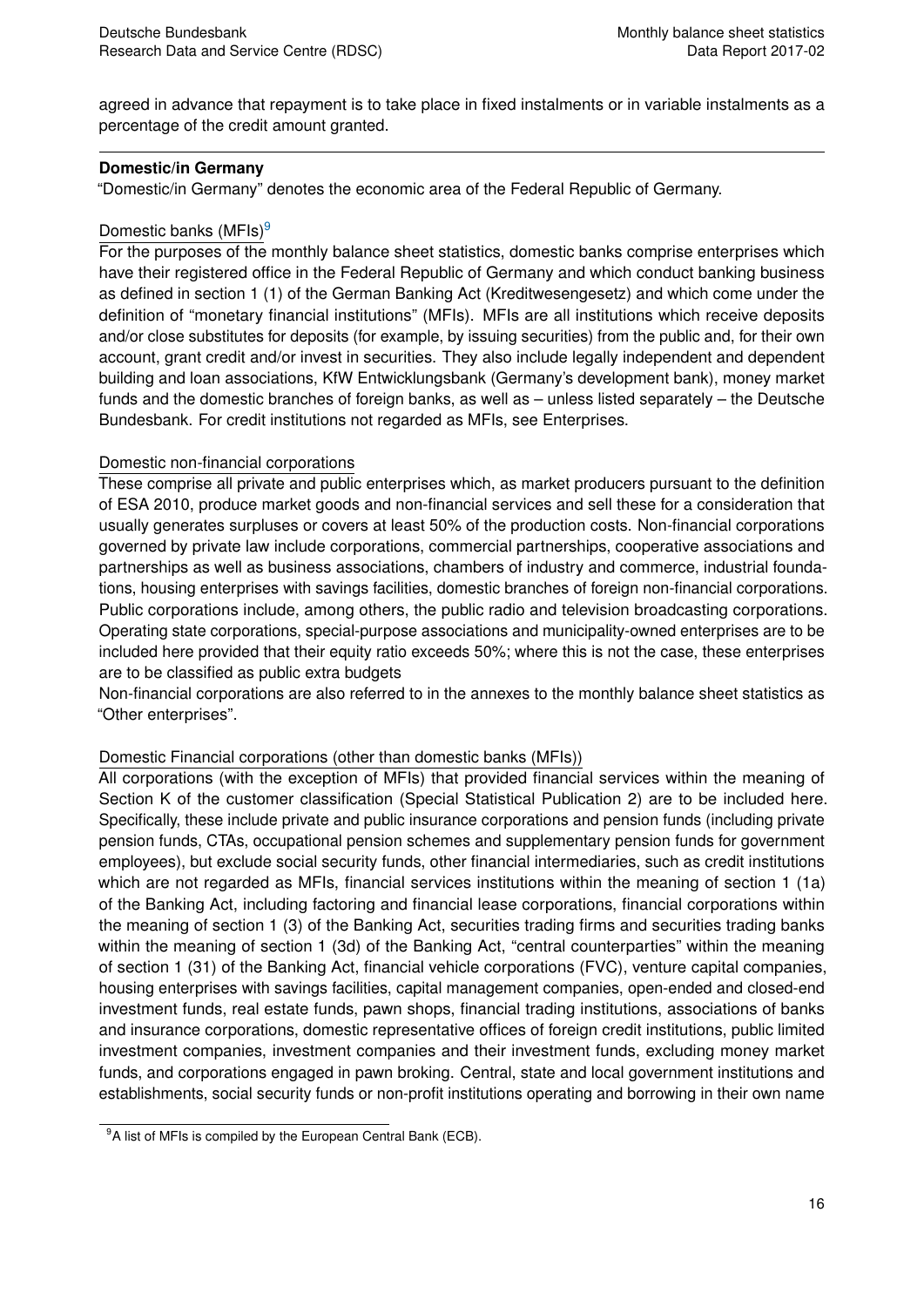are to be treated as corporations and allocated to the sectors in which they operate.

#### Domestic households

This sector comprises

- 1. self-employed persons, e.g. sole proprietors, persons conducting (small) businesses, members of the professions, farmers, and persons whose income is derived chiefly from their assets,
- 2. employees (including unemployed persons), e.g. wage and salary earners, civil servants, pensioners and retired persons,
- 3. other persons (housewives, infants, schoolchildren, students, persons undergoing training, persons not indicating their occupation) who cannot, even on the basis of other records, be included in the aforementioned two groups.

Households also include groups of natural persons (such as joint heirs). If a breakdown in accordance with sub-sectors (a) to (c) is used, such groups of persons are to be classified according to the person first entitled to dispose, who should be the economically stronger partner. Apartment owners' associations pursuant to the Act on Cooperative Apartments and Proprietary Leases (Wohnungseigentumsgesetz, WEG) are to be counted as employees.

#### Domestic non-profit institutions serving households

This category includes all institutions that serve households and/or whose funding is provided by households. These include churches and charitable associations including their foundations, foundations (other than industrial foundations), societies not regarded as business organisations, trade unions and political parties. The non-market producers of the above organisations, such as association canteens, church pre-primary education institutions, schools, social facilities and other church and charitable associations with equity ratios not in excess of 50% are also to be included in this category. In the annexes to the monthly balance sheet statistics, these non-market producers are reported under subitem "Organisations of non-profit institutions that are non-market producers".

#### Domestic general government

Please note: since December 2014, extra budget entities of central, state and local government and the social security funds are to be included in the domestic general government category. These are institutions such as special funds, public non-profit institutions and central government (Bund), state, municipal and social security special-purpose associations that the Federal Statistical Office classifies as non-market producers (e.g. their equity ratio does not exceed 50%). In the annexes to the monthly balance sheet statistics, these institutions at the central government (Bund), state, municipal and social security fund level are to be reported under the "Extra budgets" subitem.

- 1. Central government (Bund) and central government (Bund) extra budgets, pursuant to the list of extra budgets prepared by the Federal Statistical Office, including special funds, public non-profit institutions and other public institutions.
- 2. State government (Länder) (including the "city states", e.g. Berlin, Bremen and Hamburg) and other state government extra budgets (pursuant to the list of extra budgets published by the Federal Statistical Office); the regional and local tax offices are included here, too;
- 3. Local government (Gemeinden) (including amalgamated municipal authorities (Verbandsgemeinden)) and local government associations (Gemeindeverbände) as well as extra budgets of local government (pursuant to the list of extra budgets prepared by the Federal Statistical Office).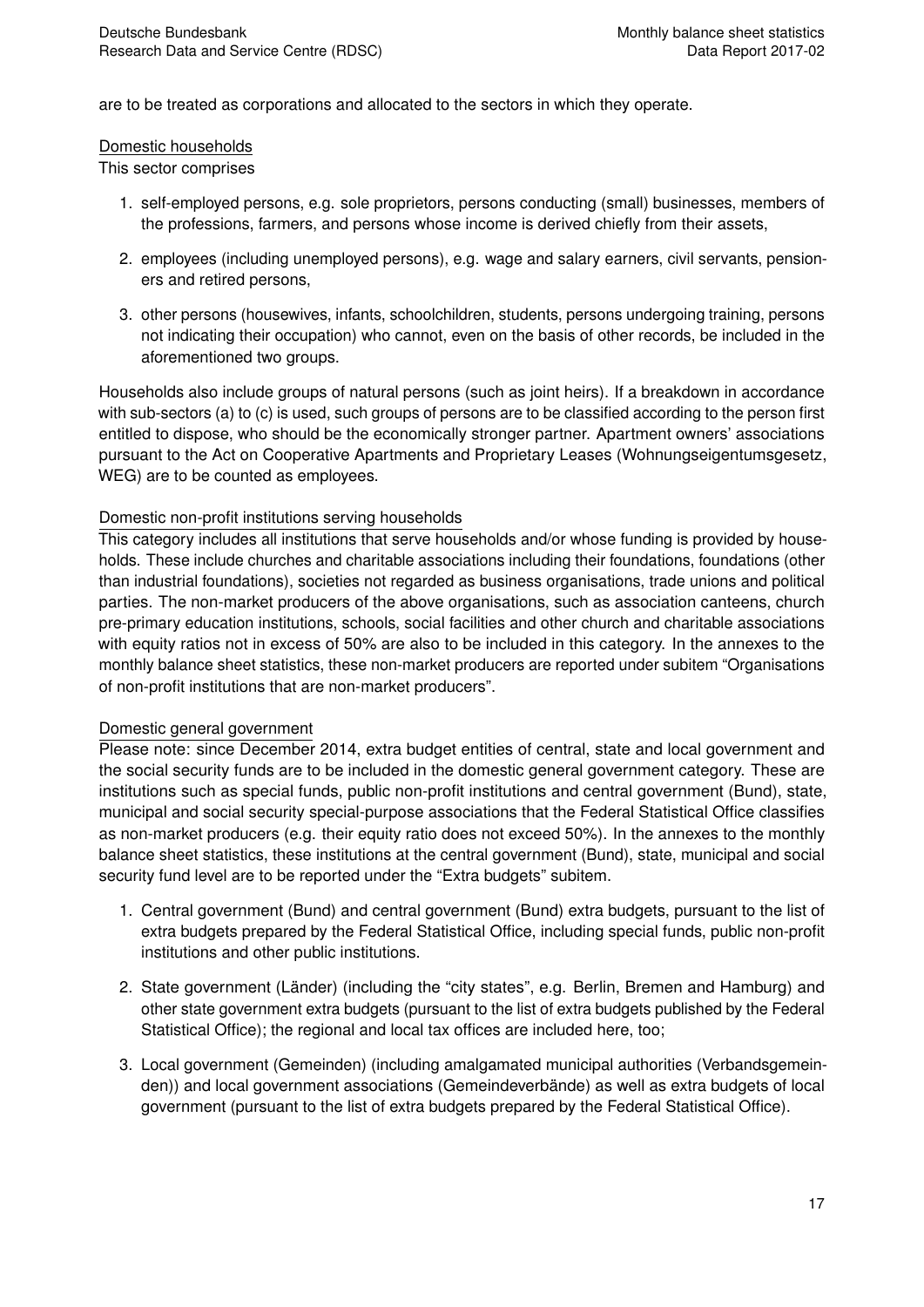#### Domestic social security funds

Statutory pension insurance scheme, health insurance system, long-term care insurance scheme and accident insurance scheme, miners' pension insurance fund and health insurance scheme, agricultural old-age pension funds, work promotion system. The Federal Employment Agency's health insurance fund and pension fund are also included here. Also included in this category are the extra budgets of social security funds.

#### **Economic sectors**

Banks (MFIs) Non-banks (non-MFIs)

- Enterprises
- Households
- Non-profit institutions
- General government

#### **End of month**

The end of the month is understood as the last day of the month (section 192 of the German Civil Code (Bürgerliches Gesetzbuch)). If the last day of the month falls at a weekend, on a national public holiday or a general bank holiday (for example, New Year's Eve), the ledger level on the last working day of the month should be reported. The same applies to end-of-quarter or end-of-year data.

#### **Factoring**

Pursuant to section 1 (1a) number 9 of the Banking Act, factoring is defined as the on-going purchase of receivables on the basis of standard agreements, with or without recourse.

In factoring without recourse ("true factoring"), the buyer (factoring enterprise, institution, company), on concluding the purchase agreement with the vendor (factoring customer), assumes the risk that the debtor of the receivable sold will be unable to pay it (del credere agency). The receivables purchased are to be shown in the banking statistics reports as receivables from the sector of the "original debtor" (end customer).

In the case of factoring with recourse ("quasi-factoring"), the purchaser reserves the right, in the event of the "original debtor" being unable to pay, to redebit the purchased receivable to the vendor. In this case, the purchased receivables are to be shown in the banking statistics reports as receivables from the sector of the vendor.

#### **Financial leasing**

The leasing company procures the durable goods in its own name and for its own account and then transfers it as the lessor to the lessee to use. The lessee is contractually bound such that, as a general rule, (provided no circumstances arise that give him the right of extraordinary termination of the leasing contract) he finances and amortises the good during the lifetime of the leasing contract and, even if it is only a payment on account on the return of the leased good: the lessee, not the lessor, bears the investment risk. The maturity of the contract roughly corresponds to the usual lifetime of the good. During this period, the lessee essentially receives all of the benefits to be derived from the use of the good and incurs all the risks associated with ownership. In economic terms, a financial leasing agreement replaces financing via an (instalment) loan.

#### **Intended purpose (loans by type of loan)**

If loans are required to be classified according to intended purpose or type of loan, the following definitions apply.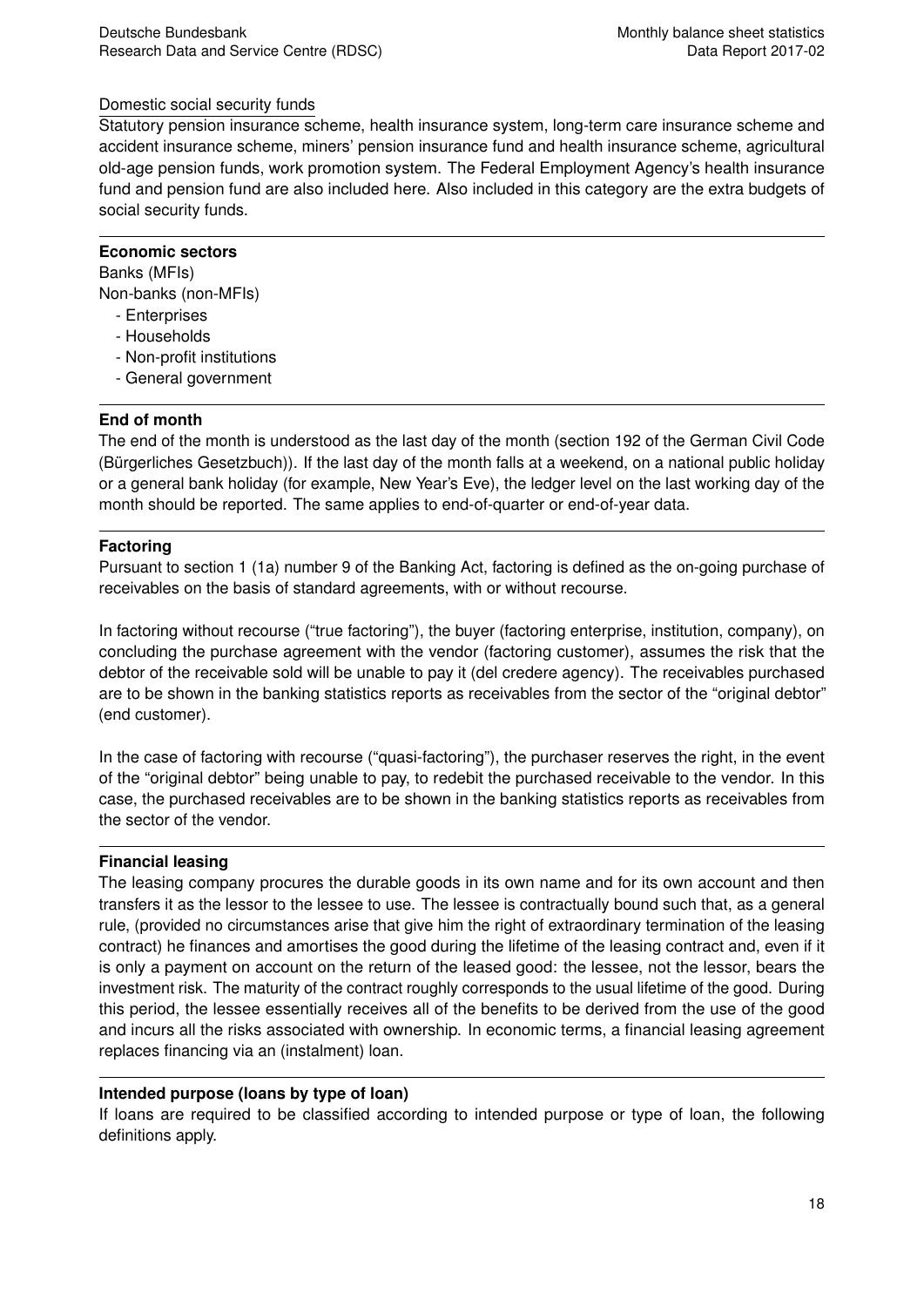- Consumer credit is credit for personal use in the consumption of goods or services.
- Housing loans are loans granted for the purpose of investing in housing, including building and home improvements.
- Other credit is credit which is not covered by the aforementioned categories (e.g. loans for business purposes, debt consolidation and education).

In general, overdraft facilities, revolving loans and credit card credit also have to be allocated according to their intended purpose. If there should be any doubt when allocating these types of loan, the following rules can be applied.

- Overdraft facilities, revolving loans and credit card credit granted to employees and other individuals are to be shown as consumer credit.
- Overdraft facilities, revolving loans and credit card credit granted to self-employed persons are to be treated according to the customer classification rules, IV. Households, a) self-employed persons (including sole proprietors). Overall, this means that these types of loan are likely to be allocated for the most part to the commercial sphere of self-employed persons and thus to other credit.
- Overdraft facilities, revolving loans and credit card credit granted to non-profit institutions are to be shown as other credit.

#### Instalment loans

Instalment loans are loans to employees and other individuals that follow a set repayment schedule agreed with the borrower from the outset. The loans are usually repaid in fixed instalments and at fixed intervals, while the loan charges are frequently calculated in advance and included in the repayment schedule. The majority of these loans have special designations, such as "instalment loans" (Teilzahlungskredite), "cash loans" (Bardarlehen), "small loans" (Kleinkredite) and "personal loans" (Anschaffungsdarlehen).

Loans meeting the definition requirements of instalment loans (in terms of repayment terms) as well as of housing loans (in terms of the intended purpose of the loan), are to be reported as housing loans and not as instalment loans.

#### Non-instalment loans

Non-instalment loans are loans to employees and other individuals which are neither housing loans nor instalment loans. These include, for example

- 1. lump-sum repayment loans
- 2. drawdowns of an authorised credit line facility provided on current accounts, particularly payroll accounts, salary accounts, pension and retirement accounts; e.g. overdraft facilities (Dispositionskredite), call facilities (Abrufkredite), general credit lines (Rahmenkredite) which, once repaid, may be taken out again up to the agreed limit, even if a minimum repayment amount is stipulated.
- 3. unauthorised overdraft facilities/excessive drawdowns on current accounts, particularly payroll, salary, pension and retirement accounts.

Loans meeting the definition requirements of non-instalment loans (in terms of repayment terms) as well as of housing loans (in terms of the intended purpose of the loan), are to be reported as housing loans and not as non-instalment loans.

#### **Ledger-level principle**

When the banking statistics reports record levels at the end of the month (or the end of the quarter or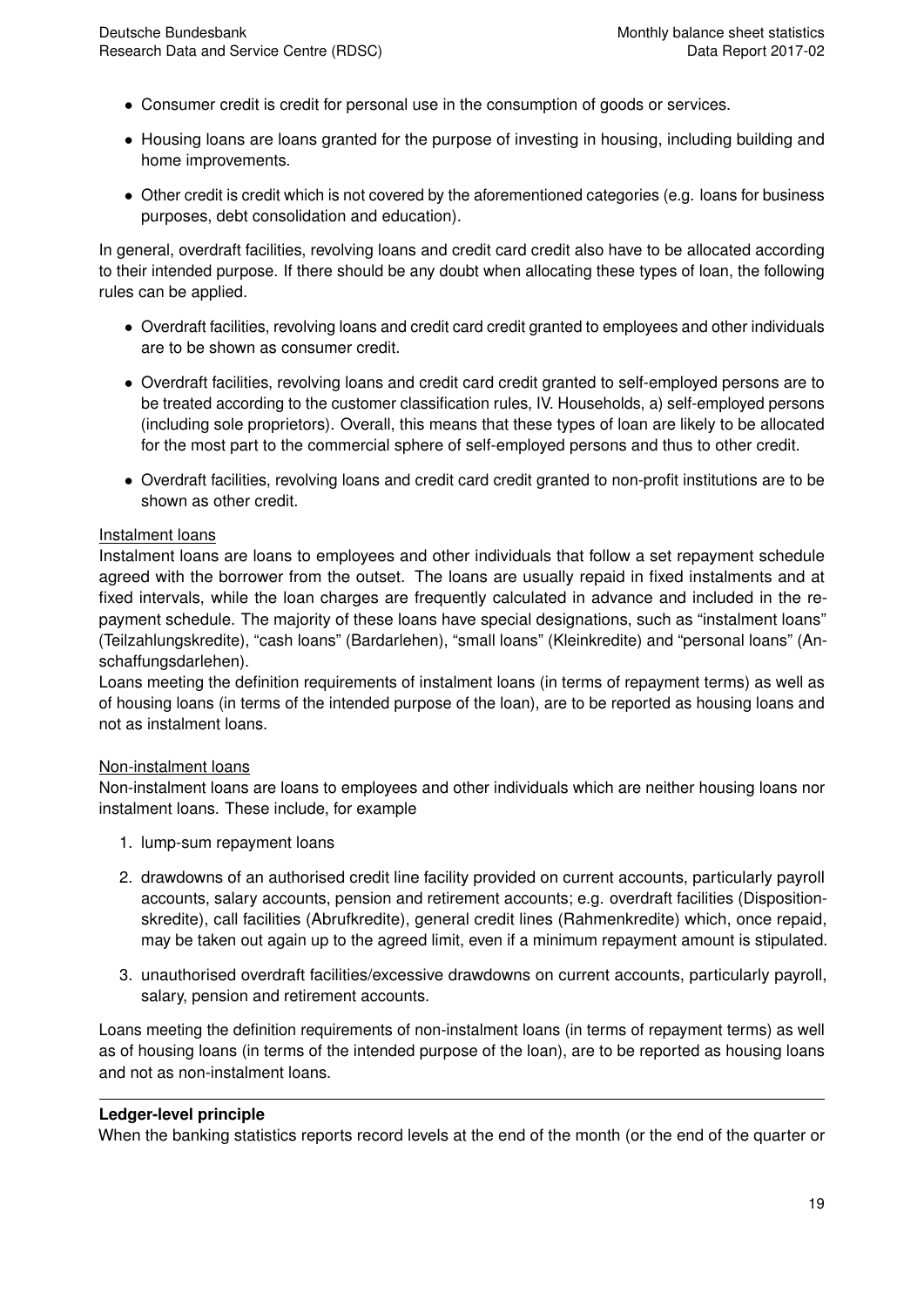year), this generally refers to the level as shown in the accounts ("in the ledgers").

However, the following items are exceptions to this: HV21\_300 "Fund for general banking risks", HV21\_310 "Capital" (including its "of which" items) and HV22\_339 "Taxed general value adjustments (undisclosed contingency reserves pursuant to section 340f (1) of the Commercial Code and Article 31 (2) sentence 2 of the Act Introducing the Commercial Code (Einführungsgesetz zum Handelsgesetzbuch))" (see guidelines on the individual items on the main template (HV1 and HV2), II Liabilities (HV 21 and HV 22)).

#### **Maturity classification**

The classification of assets and liabilities by maturity is based on the originally agreed maturity or period of notice and not on the residual maturity on the reporting date. The agreed maturity starts on the date of the first drawing and not on the date of the lending commitment.

Securitised assets and liabilities are to be classified on the basis of the maximum period to maturity as provided for under the terms of issue. (However, this applies only if it does not contravene creditors' rights to give notice; see below.) The maturity is to be calculated on the basis of the starting date of the contractual maturity. This maturity classification also applies to purchases of loans and securities in the secondary market.<sup>[10](#page-21-0)</sup> Premature redemptions of own debt securities as part of price or market management operations do not affect the maturity classification.

The period from the date of giving notice to the maturity date is to be regarded as the period of notice. If a period during which notice may not be given is agreed upon in addition to the period of notice, this must be taken into account in the classification; on the expiry of the period resulting from the addition of the period during which notice may not be given and the period of notice, only the latter period is relevant for the purpose of maturity classification.

If assets or liabilities are redeemable in instalments, e.g. approximately equal instalments and intervals, they are to be classified not according to the maturity of the individual instalments but according to the period between the date on which such assets or liabilities arose and the date on which the last instalment falls due; in the case of irregular redemption, the maturity classification is based on the average maturity of all instalments. Assets and liabilities which arise as a result of the payment of regular instalments (instalment-based in payment agreements) are to be classified according to the average maturity of all instalments.

Assets and liabilities arising from overdraft facilities (such as rollover agreements or credit lines) are not classified according to the time limit of the overdraft facilities but according to the separately agreed maturities or periods of notice of the individual amounts in question.

In the case of assets arising from overdraft facilities which require any debit balances to be redeemed on a monthly basis at fixed rates agreed in advance or as a percentage of the loan amount granted (variable rate), the original maturity should be calculated approximately. In the case of a fixed repayment, the maturity is calculated in months by dividing the credit line by the rate. In the case of a percentage rate, the credit line is divided by the initial rate. This principle applies irrespective of how the assets have been requested (e.g. by telephone or using "debit cards with a credit function").

If no agreement is made regarding the redemption, these "revolving loans" are to be recorded in the

<span id="page-21-0"></span><sup>&</sup>lt;sup>10</sup>For example, in the event of the acquisition of a long-term borrowers' note loan or a Pfandbrief whose residual maturity at the time of the acquisition is very short, the purchaser is nevertheless to classify these assets as long-term.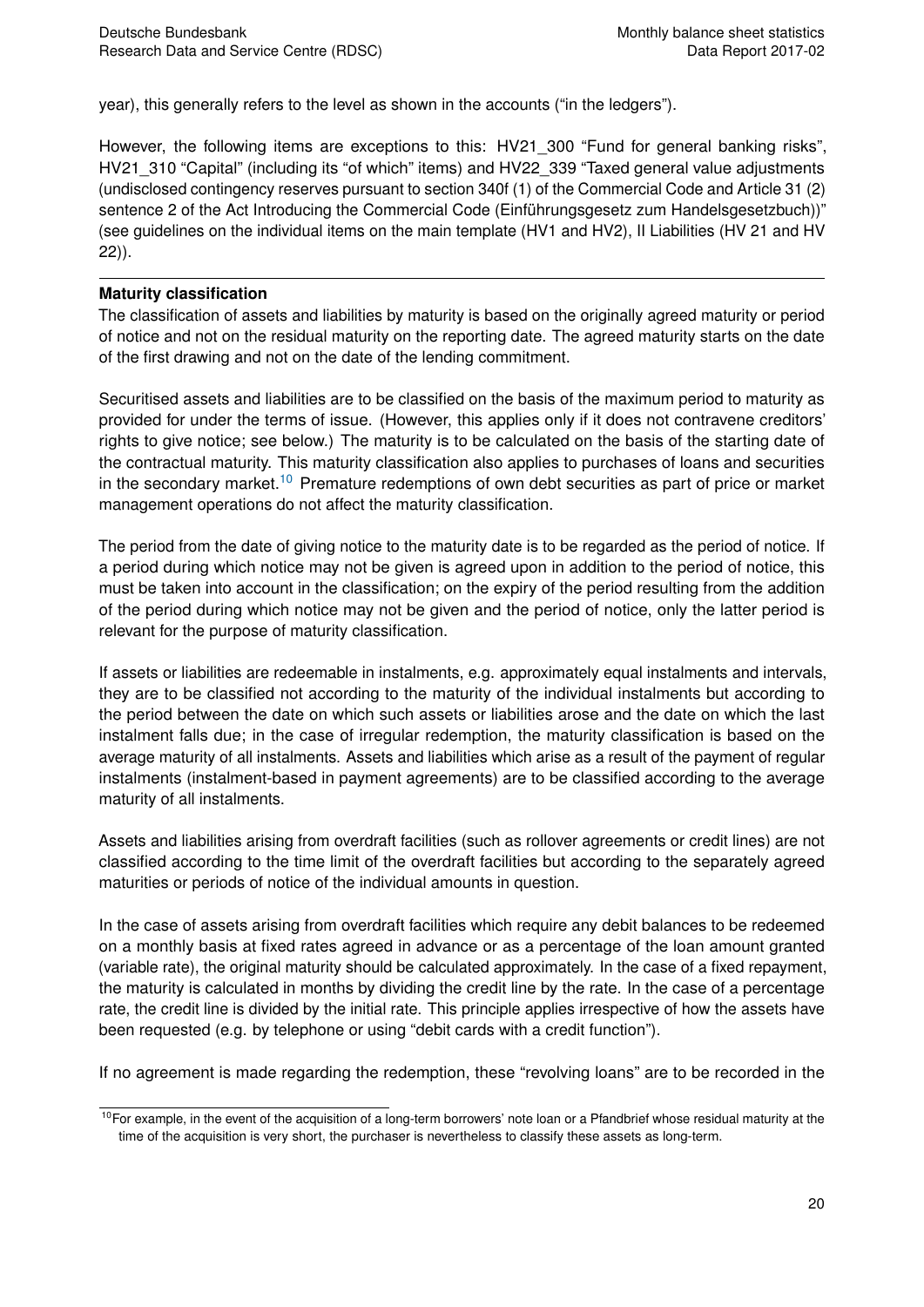maturity band of up to and including one year. For "revolving loans", see "III General reporting rules and other explanatory notes" [11](#page-22-0) Assets arising from credit card operations should always be assigned to the maturity band of up to and including one year.

Only assets and liabilities which are available at any time are to be shown as "repayable on demand"; these also include "overnight money" (call money) and money at one day's notice (including money invested over non-business days and maturing or becoming callable on the next business day).

Unsecuritised loans and advances are to be classified according to their original maturity until they are redeemed or written off. Thus, instalments which are due but have not yet been paid by the borrower are not to be transferred from the long or medium-term maturity category to the short-term maturity category. Contractual debt rescheduling agreements, however, are to be taken into account, e.g. the loans or advances in question are to be deleted in whole or in part from the report or to be reposted to other items (securities, maturities).

Repayment-extending loans for mortgages are to be reported in the long-term maturity band, even if, in and of themselves, they run for a term of only five years or less.

Once the agreed maturity or period of notice has expired, liabilities which continue to exist are to be classified, unless otherwise agreed, as overnight liabilities. In the case of savings deposits, they must be recorded as savings deposits with an agreed period of notice of three months.

As a rule, in the event of an extension, the maturity classification is based on the period between the date of the extension agreement and the new due date agreed upon. However, if a non-renewable extension is agreed prior to the due date, the maturity category does not need to be changed.

In the case of own securities and liabilities, an agreement on premature redemption may take the form of a redemption option on the part of the creditor or the borrower. However, only the creditor's redemption right is relevant to the maturity classification of liabilities, if only for reasons of general prudence; borrowers' redemption options are immaterial in this context. Therefore, the maturity classification is based exclusively on the period during which the creditor may demand repayment of the liabilities. In cases of doubt, the longer maturity period should be chosen for loans and advances and the shorter one for liabilities.

Otherwise, the maturity calculation must be based on the contractual agreements entered into with the respective counterparties and/or on the relevant General Terms and Conditions and, in cases of doubt, on the regulations of the German Civil Code (sections 187 f). No account is taken of extraordinary redemption rights. The application of section 193 of the Civil Code (provisions governing Sundays/ public holidays and Saturdays) shall not affect the maturity classification.

Proof of maturity agreements must be furnished in the form of written documents.

#### **Monetary financial institutions (MFIs)**

Monetary financial institutions (MFIs) are central banks, resident credit institutions as defined in Community law, other resident financial institutions and also money marked funds whose business is to receive deposits and/or close substitutes for deposits from entities other than MFIs and, for their own account (at least in economic terms), to grant credits and/or make investments in securities.

<span id="page-22-0"></span><sup>11</sup>For details, see [Special Statistical Publication 1](https://www.bundesbank.de/Navigation/EN/Publications/Statistics/Special_statistical_publications/Statso_1/special_statistical_publication_1.html)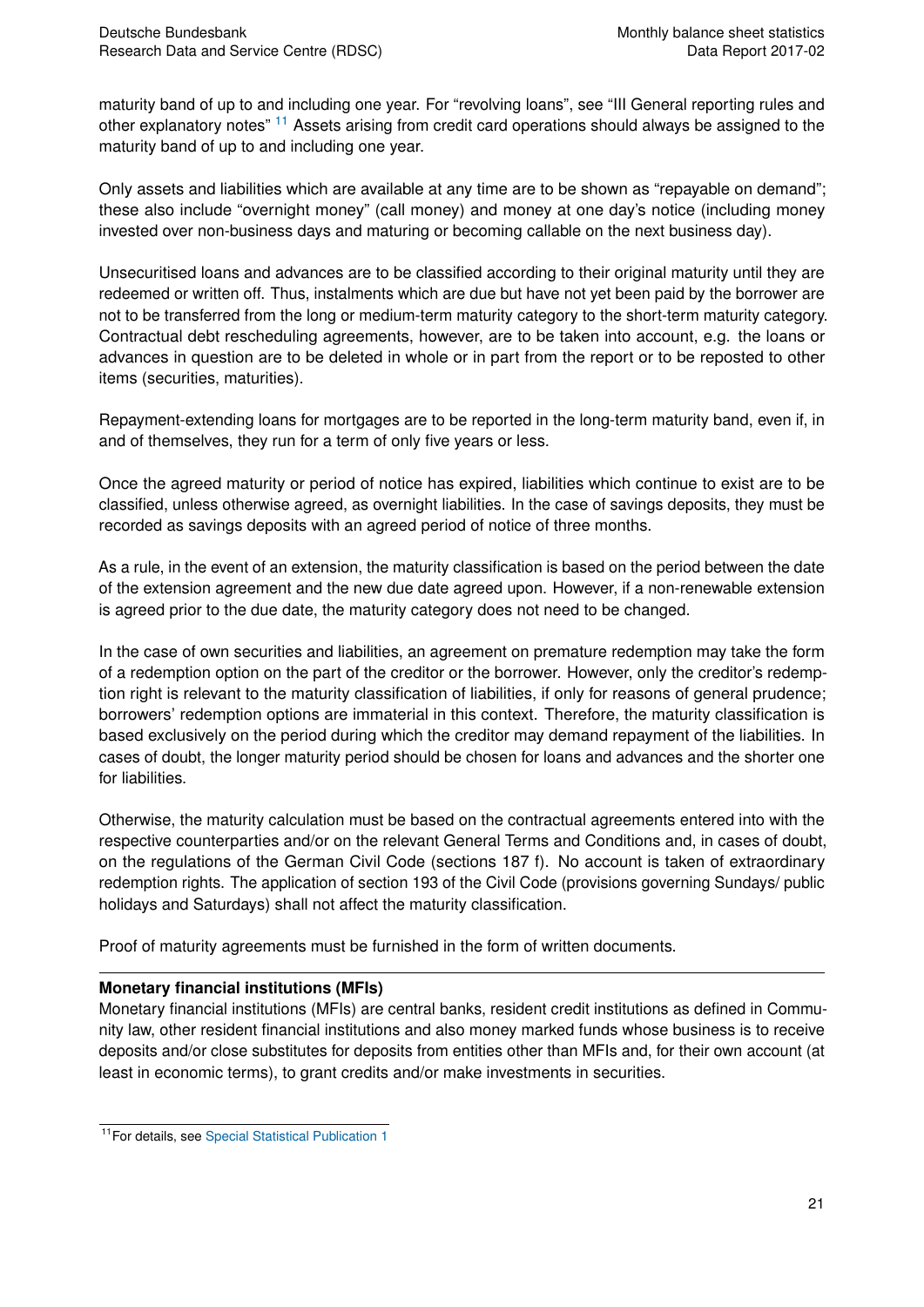#### **Non-resident/foreign/abroad**

Non-residents are natural or legal persons whose normal domicile, head office or registered office is located abroad. The other euro-area member states are therefore also classified as foreign/abroad.

#### Foreign banks

Foreign banks are institutions whose registered office or seat of management is located abroad and which are regarded as banks in the country concerned. These also include branches of domestic banks abroad (including foreign branches of the reporting bank).

The following are also classified as foreign banks: foreign monetary authorities/central banks, including euro-area central banks and the ECB (Section "List of major international organisations", German version, p 588f), as well as supranational banks such as the Bank for International Settlements (BIS). Throughout the European Union (EU), only MFIs are to be classed as "banks".

#### Foreign non-financial corporations

Foreign non-financial corporations also include foreign branches of domestic non-financial corporations.

#### Foreign financial corporations

Foreign financial corporations also include international development banks as well as foreign offices of domestic corporations.

#### Foreign households

Foreign households also include German nationals who have transferred their permanent residence to a foreign economic territory, foreign students living in Germany, foreign diplomats, members of foreign armed forces stationed in Germany (including civilian support personnel) and their families. Foreign workers living in Germany, however, are generally to be regarded as residents.

#### Foreign non-profit institutions

This category also includes the non-market producers of foreign non-profit institutions controlled and financed by the latter.

#### Foreign governments

Foreign governments, including their diplomatic and consular missions in Germany, as well as the agencies of foreign armed forces stationed in Germany and other foreign central, state and local government. In addition, this category also includes all international organisations excluding supranational banks and international development banks.

Otherwise, what was said above in the section headed "Domestic/in Germany", applies mutatis mutandis to the distinctions between foreign sectors.

#### **Offsetting operations**

For the offsetting of liabilities to a customer against loans and advances granted by the reporting institution to said customer, the provisions of section 10 of the Accounting Regulation for Credit Institutions may be applied mutatis mutandis in the monthly balance sheet statistics. However, these provisions are to be interpreted restrictively. Thus, offsetting is not permitted if, for instance,

- the loans and advances and liabilities did not originate in the same country (e.g. no cross-border offsetting operations are allowed);
- the customer is an association under civil law or an association of which corporations or partner-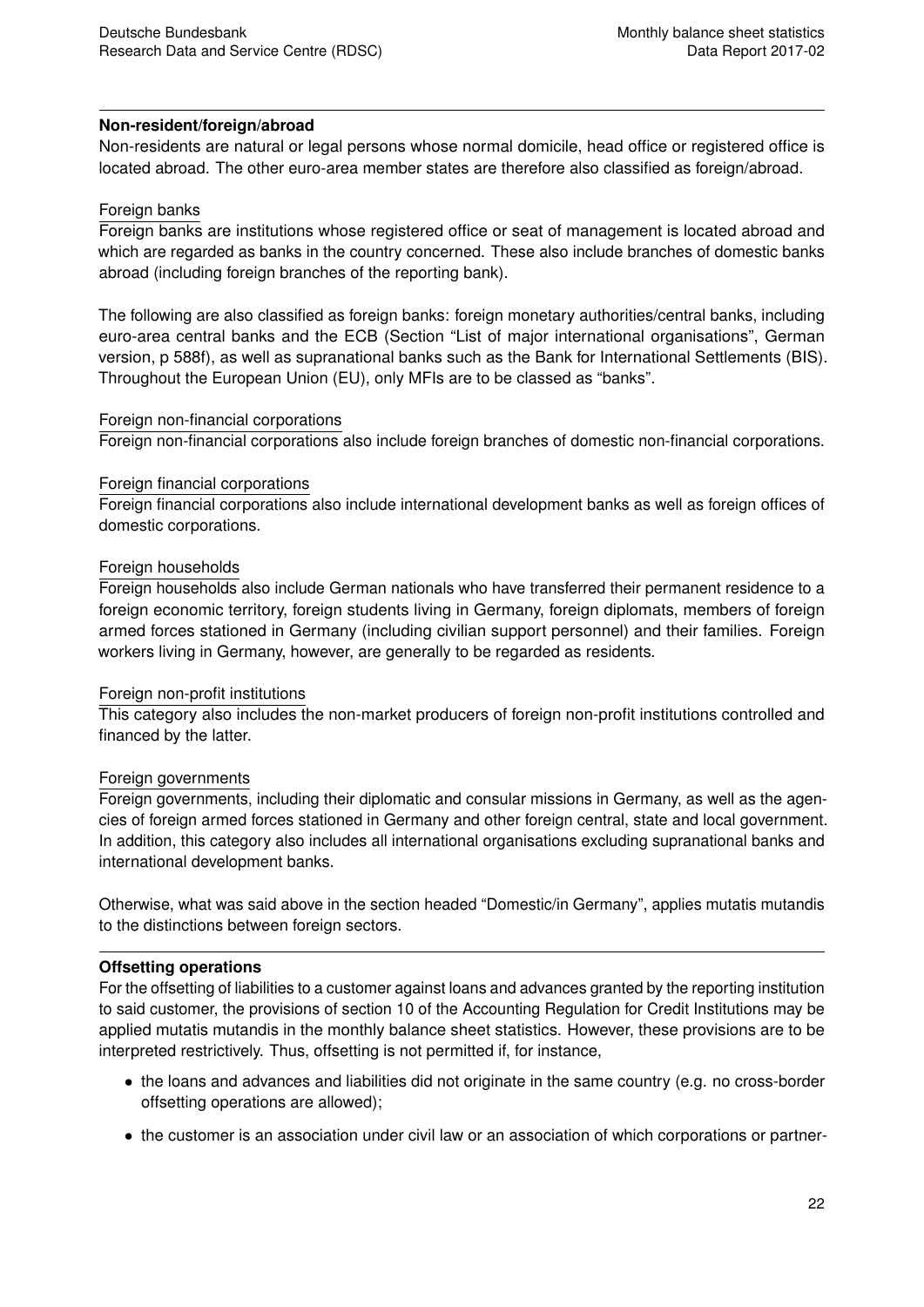ships are members (irrespective of its form under civil law);

- sub-accounts are held for the customer owing to third parties (such as partners of an association or legally independent subsidiaries/holdings);
- agreements on the cash management of a group stipulate that several accounts combine to form one current account or that the transfers are only carried out on a specified date and subsequently reversed and the group entities continue to show bank loans and advances or liabilities under the respective items.

Housing construction companies' credit balances on accounts for the receipt of purchase prices may only be offset against loans and advances to the same companies if the latter are repaid in the same amount. This also applies as appropriate to credit balances on accounts for securities proceeds and to credit balances created for accounting reasons in connection with the monitoring of instalment credits.

#### **Original maturity**

Maturity at issue (original maturity) refers to the fixed period of life of a financial instrument before which it cannot be redeemed or before which it can be redeemed only with some kind of penalty. The agreed maturity starts on the date of the first drawing and not on the date of the lending commitment.

#### **Outstanding amounts**

Outstanding amounts are defined as being the total amount of deposits and loans when the books are closed on the last day of the reference month.

#### **Overdraft facilities**

These are granted on current accounts and, in the case of households, also on wage and pension accounts. The total amount owed by the borrower should be reported irrespective of whether it falls inside or outside the limit agreed in advance by the lender and the borrower regarding the size and/or the maximum maturity of the loan.

#### Debit balances on payroll, salary, pension and retirement accounts

Debit balances on payroll, salary, pension and retirement accounts are the debit balances included in the accounts of wage and salary earners, civil servants, pensioners and retired persons as a result of non-instalment loans granted to employees and other individuals. Such accounts are predominantly credited by way of monthly transfers of wages, salaries, pensions and retirement benefits. This also includes accounts held by housewives, students and other individuals who receive recurring incoming credit transfers at regular intervals (excludes rental and other such income). Credit card credit is not included here.

#### Revolving loans

These have all the following features

- 1. the borrower may use or withdraw the funds up to a pre-approved credit limit without giving prior notice to the lender;
- 2. the amount of available credit can increase and decrease as funds are borrowed and repaid;
- 3. the loan may be used repeatedly
- 4. there is no obligation of regular repayment of funds.

In the German banking sector, the above criteria generally apply to overdraft facilities. Thus, the terms "revolving loan" and "overdraft" are to be used synonymously.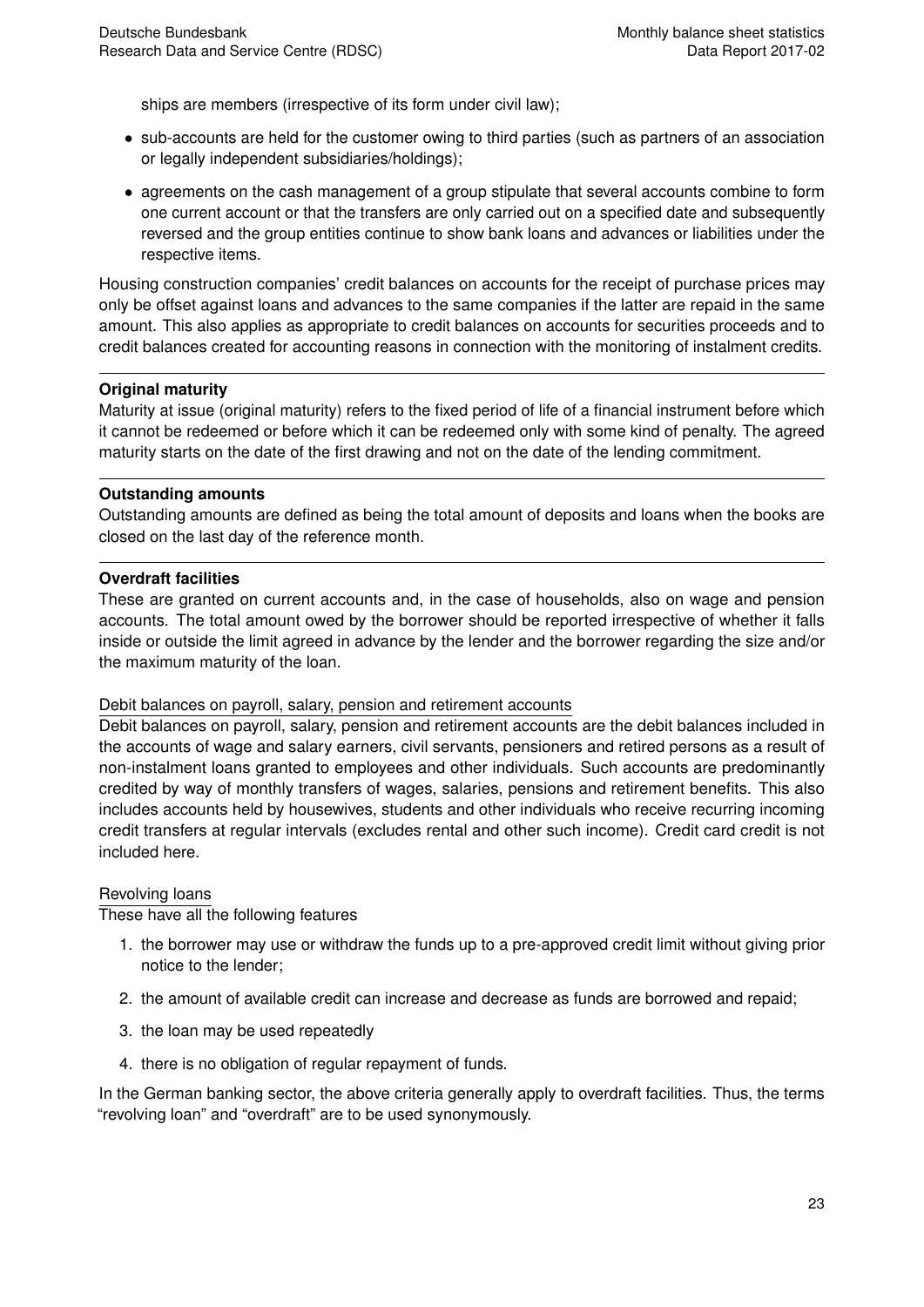#### **Sale and repurchase transactions, securities and precious metal lending transactions**

Sale and repurchase transactions are contracts which involve the transfer of assets by a bank or a bank's customer (the "transferor") to another bank or one of its customers (the "transferee") against payment of a sum of money, subject to an agreement that the assets must or may subsequently be returned to the transferor against payment of the sum of money received or another sum fixed in advance.

For details, see [Special Statistical Publication 1.](https://www.bundesbank.de/Navigation/EN/Publications/Statistics/Special_statistical_publications/Statso_1/special_statistical_publication_1.html) If the transferee undertakes to return the assets on a date specified or to be specified by the transferor, the transaction in question is deemed to be a genuine sale and repurchase transaction (echtes Pensionsgeschäft).

If, however, the transferee is merely entitled to return the assets on a date which he specifies or is to specify, the transaction in question shall be deemed to be a sale with an option to repurchase (unechtes Pensionsgeschäft).

In the case of genuine sale and repurchase transactions, the assets transferred are still to be shown on the transferor's balance sheet. The transferor is to show the amount received for the transfer as an amount owed to the transferee under item HV21\_210 "Liabilities to banks (MFIs)" or item HV21\_222 "Other liabilities to non-banks (non-MFIs)" on the main template (HV21). The transferee may not show the assets transferred on his balance sheet; he is to record the purchase price paid by him as a claim on the transferor under item HV11\_061 "Loans and advances to banks (MFIs)" or item HV11\_071 "Loans and advances to non-banks (non-MFIs)" on the main template (HV11).

In the case of a sale with an option to repurchase, the assets are to be shown not by the transfer- or on his balance sheet but by the transferee on his. The transferor is to enter the amount agreed to be paid in the event of the asset being returned under item HV21\_370 "Commitments deriving from sales with an option to repurchase" on the main template (HV21).

For the purposes of these guidelines, forward transactions in foreign exchange and precious metals, exchange-traded forward transactions and similar transactions, and transactions involving the issue of debt securities with a commitment to repurchase all or part of the issue before maturity are not deemed to be sale and repurchase transactions. In the latter case, the issuer is to record the debt securities sold under item HV21\_230 "Securitised liabilities" on the main template (HV21) and the buyer records them under item HV11\_080 "Debt instruments" on the main template (HV11).

In the case of securities lending transactions, the borrower – analogously to the transferee in the case of genuine sale and repurchase transactions – is obliged to return the securities at any time. Owing to their very similar economic effects, for banking statistics purposes, securities lending transactions are therefore treated in the same way as genuine sale and repurchase transactions, e.g. the securities lent are still to be shown on the lender's balance sheet. This applies irrespective of whether lending is effected against payment of money or whether it is merely agreed that a fixed sum is to be paid in return for the utilisation of the securities transferred. Consequently, securities lending transactions where lending is not effected against payment of money are recorded in neither the lender's nor the borrower's balance sheets.

If the transferee and/or the borrower sells the securities purchased in a genuine sale and repurchase transaction or a securities lending transaction to a third party, the transferee and/or borrower is/are to show this transaction in their balance sheets as a short sale in order to prevent these securities from being recorded twice when the MFI reports are aggregated, e.g. the sold securities are to be deducted both from the corresponding asset item in sheet 1 of the main template (e.g. HV11\_082 "Bonds and notes") and from the related item on Annex E1 or E2 (e.g. Annex E1 line 124, columns 04 and 05)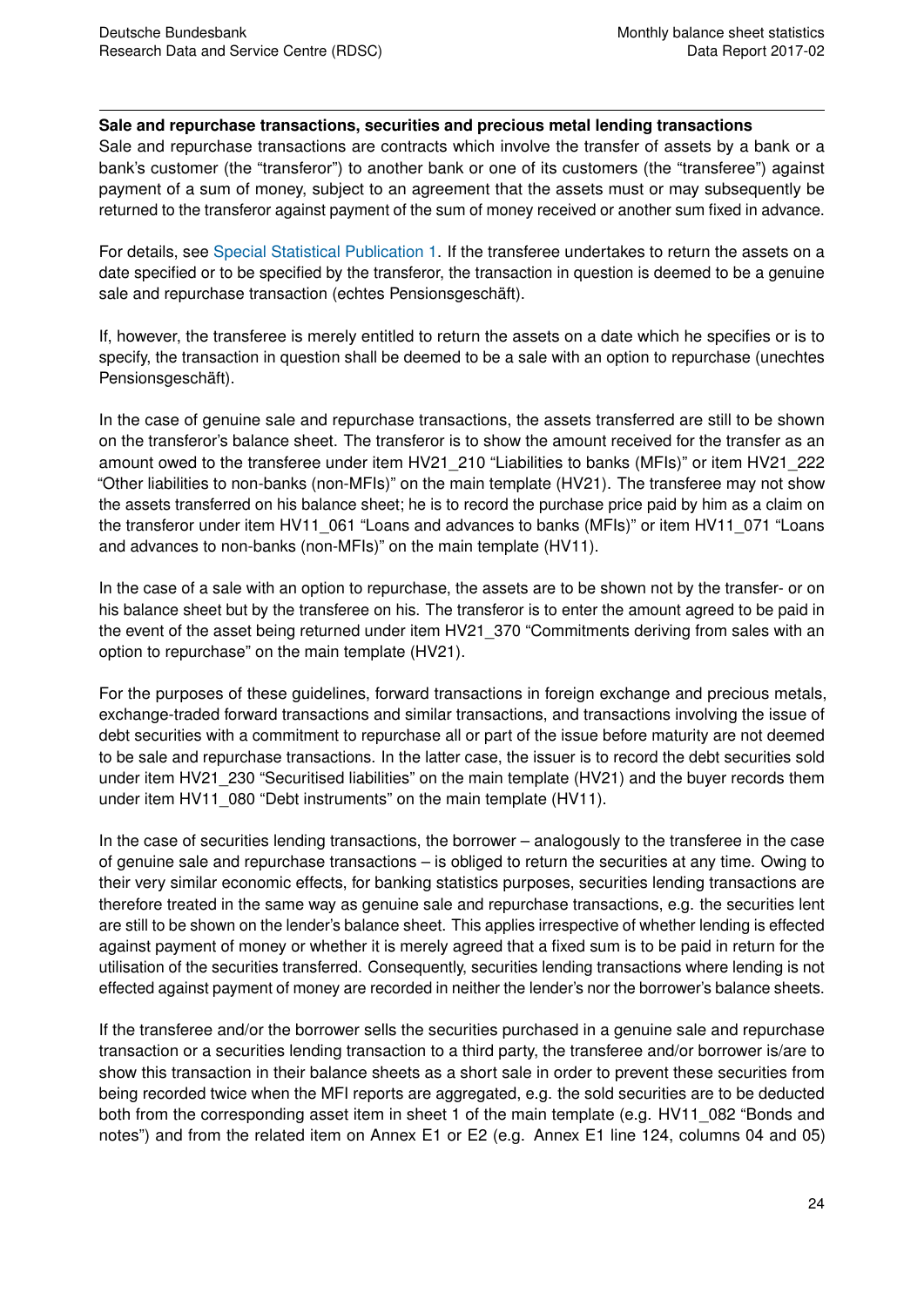although they had not been posted to this item before; any resulting negative amounts must be indicated by a minus sign.

Like securities lending transactions, precious metal lending transactions are to be recorded as genuine sale and repurchase transactions.

#### **Securitisation**

A transaction which

• is a "traditional securitisation" within the meaning of Article 242 (10) in conjunction with Article 4 (1) Nos 61 to 67 of Regulation (EU) No 575/2013 (CRR) where the default risk positions transferred to the securitised portfolio by the reporting bank are legally transferred to a financial vehicle corporation,

or

- a securitisation within the meaning of Bundesbank Notice No 8003/2014<sup>[12](#page-26-0)</sup> (statistics on financial vehicle corporations), which includes the sale of the loans to be securitised to a financial vehicle corporation (FVC). Securitisation means a transaction or scheme whereby an asset or pool of assets is transferred to an entity that is separate from the originator or from the insurance or reinsurance corporation (hereinafter: (re)insurance corporation ) and is created for or serves the purpose of the securitisation and/or the credit risk or insurance risk of an asset or pool of assets, or part thereof, is transferred to the investors in the debt securities, securitisation fund units, other debt instruments and/or financial derivatives issued by an entity that is separate from the originator or the (re)insurance corporation and is created for or serves the purpose of the securitisation, and
- 1. in the case of transfer of credit risk, the transfer is achieved by
	- either the economic transfer of the assets being securitised to an entity separate from the originator or the (re)insurance corporation created for or servicing the purpose of the securitisation. This is accomplished by the transfer of ownership of the securitised assets from the originator or through sub-participation;

or

• the use of credit derivatives, guarantees or any similar mechanism;

and

2. where such securities, securitisation fund units, debt instruments and/or financial derivatives are issued, they do not represent the originator's payment obligations.

#### Off-balance-true-sale

"Traditional" securitisation ("true sale") which leads to the credit portfolio being charged off the balance sheet of the selling bank (MFI) (originator).

#### On-balance-true-sale

"Traditional" securitisation ("true sale")<sup>[13](#page-26-1)</sup> which does not lead to the credit portfolio being charged off the balance sheet of the selling bank (MFI) (originator).

<span id="page-26-0"></span> $12$ Only available in [German.](http://www.bundesbank.de/Redaktion/DE/Downloads/Bundesbank/Aufgaben_und_Organisation/Mitteilungen/Meldebestimmungen/2014_04_09_8003.pdf?__blob=publicationFile)

<span id="page-26-1"></span><sup>&</sup>lt;sup>13</sup>According to the opinion of the Institute of Public Auditors in Germany (Institut der Wirtschaftsprüfer) on the accounting rule "IDW RS HFA 8" or a comparable rule.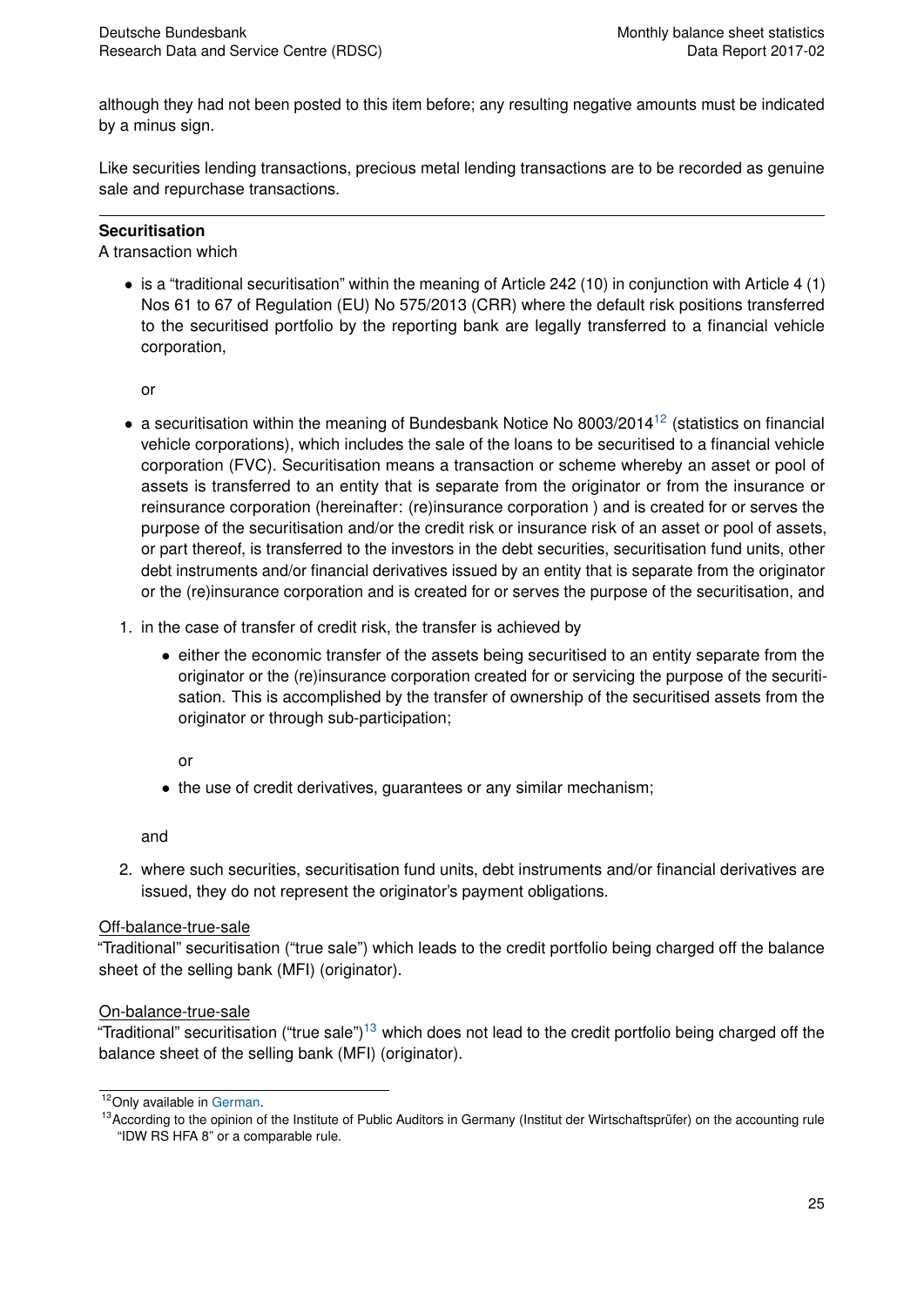#### Servicer / servicing

An MFI which manages the loans underlying a securitisation or another credit transfer on a day-to-day basis in terms of the collection of principal and interest from the debitors, which is then forwarded to investors in the securitisation scheme or the designated agency in the event of other credit transfers.

#### Loan sale or disposal

The economic transfer of a loan or pool of loans from the reporting agent, achieved either by transfer of ownership or by sub-participation.

#### Loan purchase or acquisition

The economic transfer of a loan or pool of loans from a non-MFI transferor to the reporting agent, achieved either by transfer of ownership or by sub-participation.

#### **Securities, money market paper**

The following are to be classified as securities: shares, interim stock certificates, mutual fund shares, warrants, interest and dividend coupons, negotiable bearer and order participation certificates (Genussscheine), negotiable bearer debt securities (even if they have been registered or their negotiability is restricted, and regardless of whether or not certificates have been issued for them or whether they take the form of book-entry securities); also negotiable order debt securities forming part of a total issue, other fixed income bearer paper provided it is negotiable, and other variable yield securities provided they are listed on a stock exchange. This category also includes foreign paper which, while registered, is traded like bearer paper.

Securities which qualify for listing on a stock exchange are deemed to be negotiable; in the case of debt securities, it is sufficient if all securities in one issue are subject to uniform terms with respect to coupon, start of maturity and maturity.

Securities that are listed on a German stock exchange for trading on the regular market are regarded as being listed on a stock exchange. Securities admitted to trading on a foreign stock exchange are regarded as being listed on a stock exchange if the trading requirements on the stock exchange in question are comparable with those for "regulated stock markets" in Germany.<sup>[14](#page-27-0)</sup> For the purposes of these guidelines, OTC stock, e.g. securities not listed on an organised stock exchange and traded over-the-counter, is not regarded as listed.

All debt instruments (other than bills of exchange) are deemed to be money market paper irrespective of their designation, provided that they have an original maturity of up to and including one year.

#### **Syndicated transactions**

Where a loan has been granted by a syndicate consisting of a number of banks (syndicated loan), each bank participating in the syndicate or sub-participating is to show only that part of the loan which it has itself provided. This also applies to undisclosed sub-participations (Innenkonsortien). However, only openly granted syndicated loans are to be shown as "syndicated loans raised" (main template (HV22) item HV22\_211 and annexes A1 column 10 and B1 column 08); these are loans granted by syndicates, with either direct or indirect external representation of the syndicate members, in which it is known to the borrower from the text of the agreement or from customer discussions that the loan granted to it has been furnished as a syndicated loan. If the amount guaranteed by a bank exceeds the amount which it has made available, the difference is to be shown under item HV21\_342 "Sureties and guarantee agreements" on the main template (HV21). If a bank has guaranteed only a portion of the

<span id="page-27-0"></span><sup>&</sup>lt;sup>14</sup>A non-exhaustive list of foreign regulated exchanges can be found at the following link of the [BaFin website](https://www.bafin.de/SharedDocs/Veroeffentlichungen/DE/Auslegungsentscheidung/WA/ae_080208_boersenInvG.html)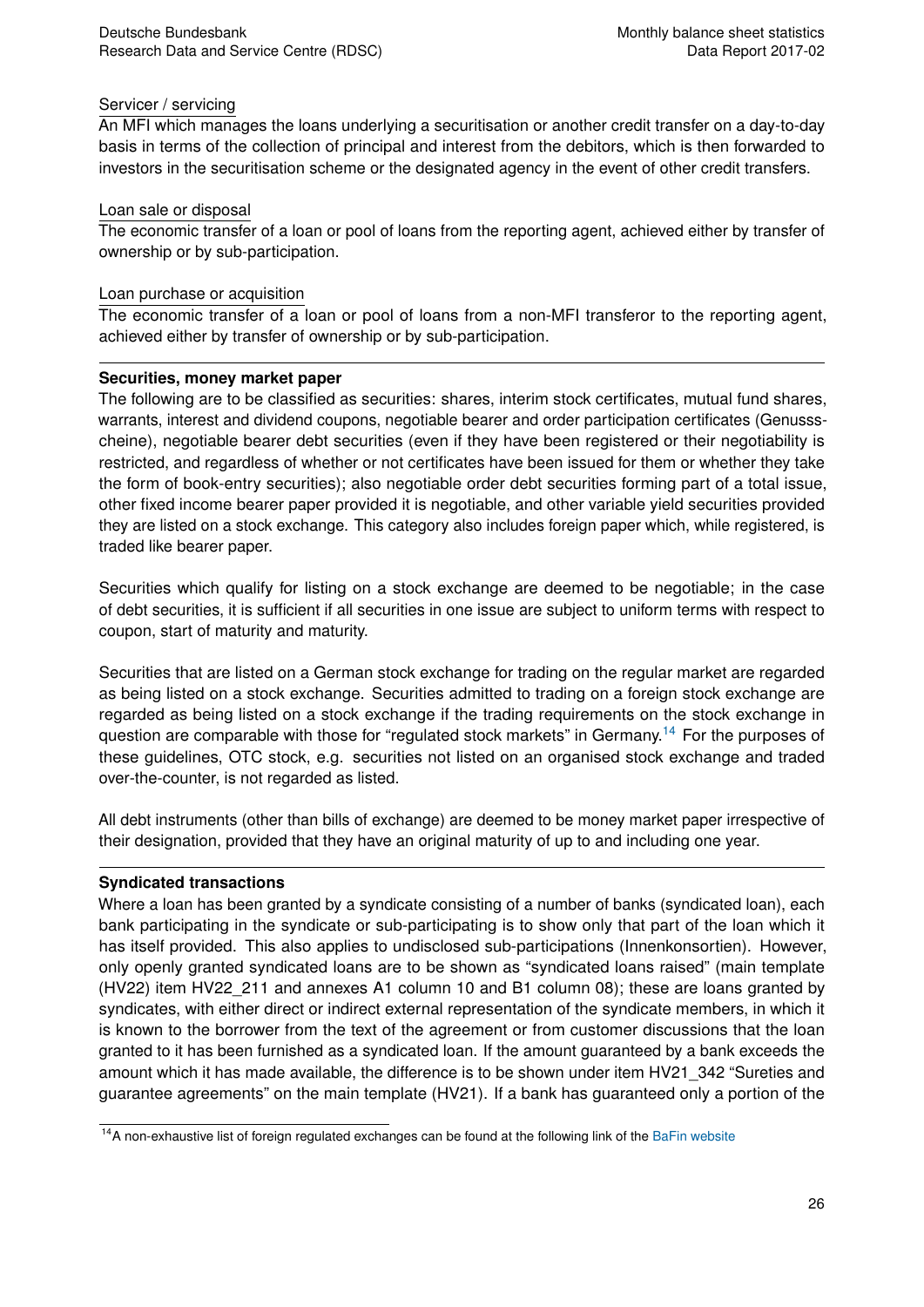syndicated loan loss, the lending institution is to record the full amount of the loan, and the guaranteeing institution the amount guaranteed, under item HV21\_342. Securities or participating interests acquired by a syndicate are to be included under the relevant items with only that part which the bank has itself funded.

If a loan is originally granted in the form of a syndicated loan, this is not to be regarded as a loan purchase or sale (from the point of view of the purchasing or selling bank (MFI)).

A loan is not regarded as being a syndicated loan if the reporting bank (MFI) grants a loan and parts of this loan are then sold to third parties at a later date. This subsequent loan sale results in both the loan seller and loan buyer being required to submit an Annex O1 (and, possibly, an Annex Q1).

#### **Trading portfolio**

The financial instruments in the trading portfolio are to be assigned to the items of the main forms and annexes of the monthly balance sheet statistics in accordance with their legal characteristics. In addition, the components of respective items to be assigned to the trading portfolio as well as the aggregate total of the financial instruments in the trading portfolio, contained in the totals of the assets and liabilities, are to be shown as memo data.

#### **Transmitted loans, fiduciary loans, administered loans**

#### Transmitted loans

Loans granted by the reporting institution in its own name and for its own account but fully funded by a third party, where the reporting institution's liability exceeds that of a trustee, are deemed to be transmitted loans. Claims and liabilities arising from such loans are to be shown in full, even if the transmitting institution has assumed only partial liability. In the case of transmitted funds received, the party to which the reporting institution directly owes the funds is deemed to be the creditor. In the case of transmitted loans, the party to which the reporting institution directly transmits the funds is deemed to be the debitor, even if this party in turn lends the funds to an ultimate borrower.

#### Fiduciary loans

Loans granted by the reporting institution in its own name but on behalf of third parties, where the reporting institution's liability is confined to the due administration of the lending operations and the transfer of the interest and redemption payments to the third party, are deemed to be fiduciary loans. In the case of fiduciary funds received, the party to which the reporting institution directly owes the funds is deemed to be the creditor in respect of the bank acting as the trustee. In the case of fiduciary loans, the party to which the reporting institution directly lends the funds is deemed to be the debitor. Banks (institutions granting the fiduciary loans) which provide funds to the ultimate borrower not directly but indirectly via other banks acting as trustees are to show the respective funds as claims to the ultimate borrower concerned, rather than claims to the bank acting as the trustee. Similarly, if the ultimate borrowers are banks, they are not to record the funds as loans granted by the institution acting as the trustee but as liabilities vis-à-vis the bank granting the loans for its own account (institution granting the fiduciary loans).

#### Administered loans

Loans administered in the name and on behalf of third parties are deemed to be administered loans. This also includes the parts of syndicated loans for which the reporting institution has only assumed responsibility for servicing or administering the loan but not the liability (e.g. collecting interest and principal payments for the overall loan from the customer and transferring them on a pro rata basis to the syndicate members); this does not include own shares of the loan for which funds have been made